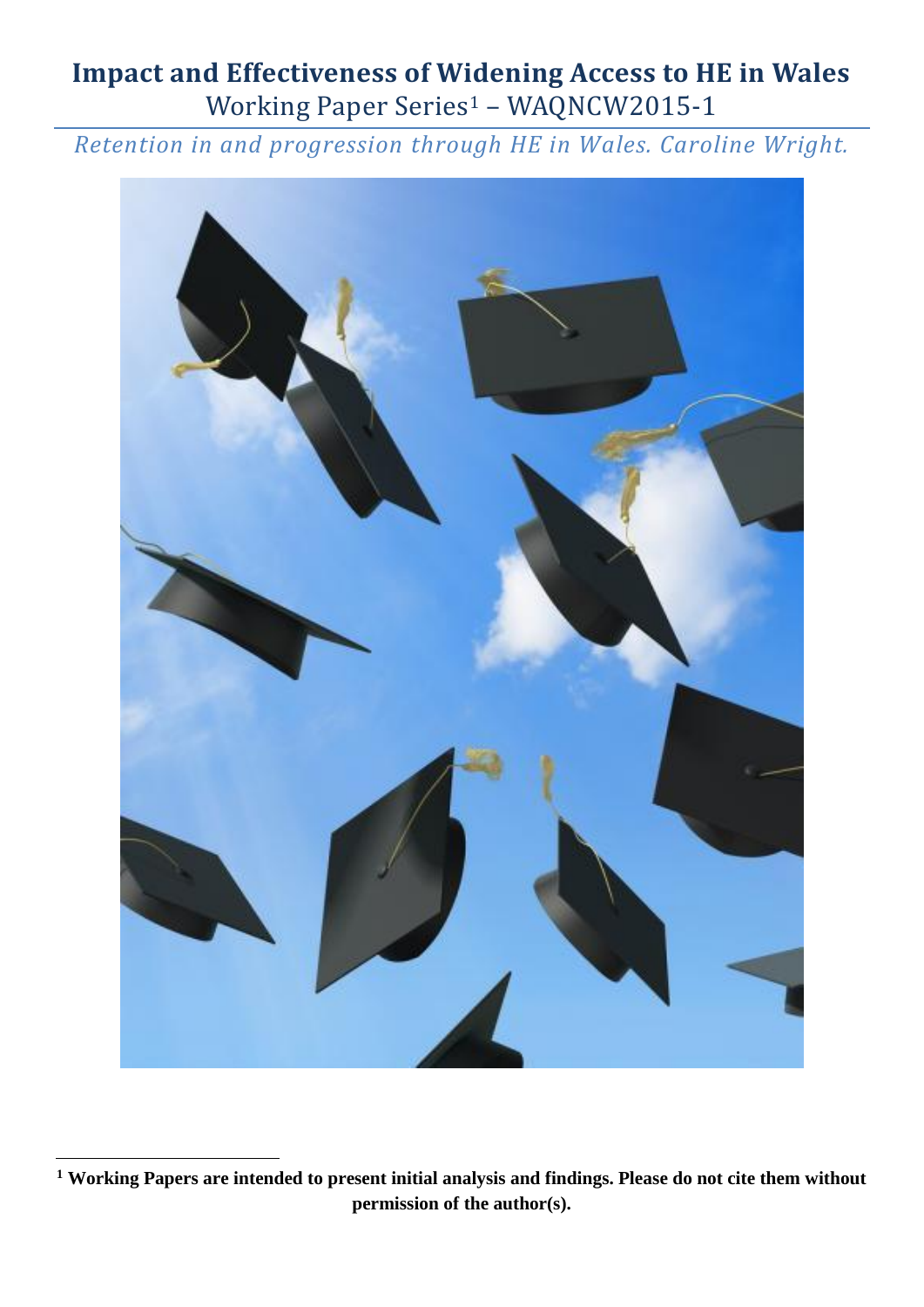# **Foreword**

The Wales Institute of Social and Economic Research, Data and Methods (WISERD) is currently evaluating the impact and effectiveness of Widening Access to higher education (HE) in Wales. This project is funded through the Economic and Social Research Council's (ESRC) Secondary Data Analysis Initiative (ES/K004247/1); and by the Higher Education Funding Council for Wales (HEFCW). It will be completed by December 2014.

Access to higher education has become an extremely controversial area of policy, as successive UK administrations have sought to balance increasing student fees with ensuring that HE is open to individuals from as wide a range of social backgrounds as possible. Moreover, relatively distinctive approaches have been adopted in the different devolved administrations of the UK. For example, currently, the Welsh Government has undertaken to pay the increased costs to students arising from the abolition of the fees cap. However, the evidence-base for evaluating different approaches to widening access is relatively weak. Accordingly, WISERD, the HEFCW and the Welsh Government (WG) are collaborating on this innovative research study.

The research analyses how individuals who are resident in Wales progress through secondary school, into sixth forms and further education colleges for post-16 education and on to HE. It also explores what are the key factors here in determining whether individuals progress through the education system to HE or not. What are the relative impacts of the social characteristics of individuals, their previous educational attainment and their progression through the education system? What does this imply for the effects of barriers at the point of entry to HE, such as fees levels, entry processes and so forth? Answers to these questions are known for England, but not for other parts of the UK.

The analysis is based on the innovative use of three linked sources of information, the data for each of which are collected initially for administrative purposes. These are: the National Pupil Database (NPD) for Wales; the Lifelong Learning Wales Record (LLWR); and Higher Education Statistics Agency (HESA) data. By linking these together, it is possible to trace individual trajectories through the education system to entry to HE. It is also possible to compare systematically the trajectories of those who do participate in HE with those who do not. Moreover, using sophisticated statistical techniques, it is possible to determine which are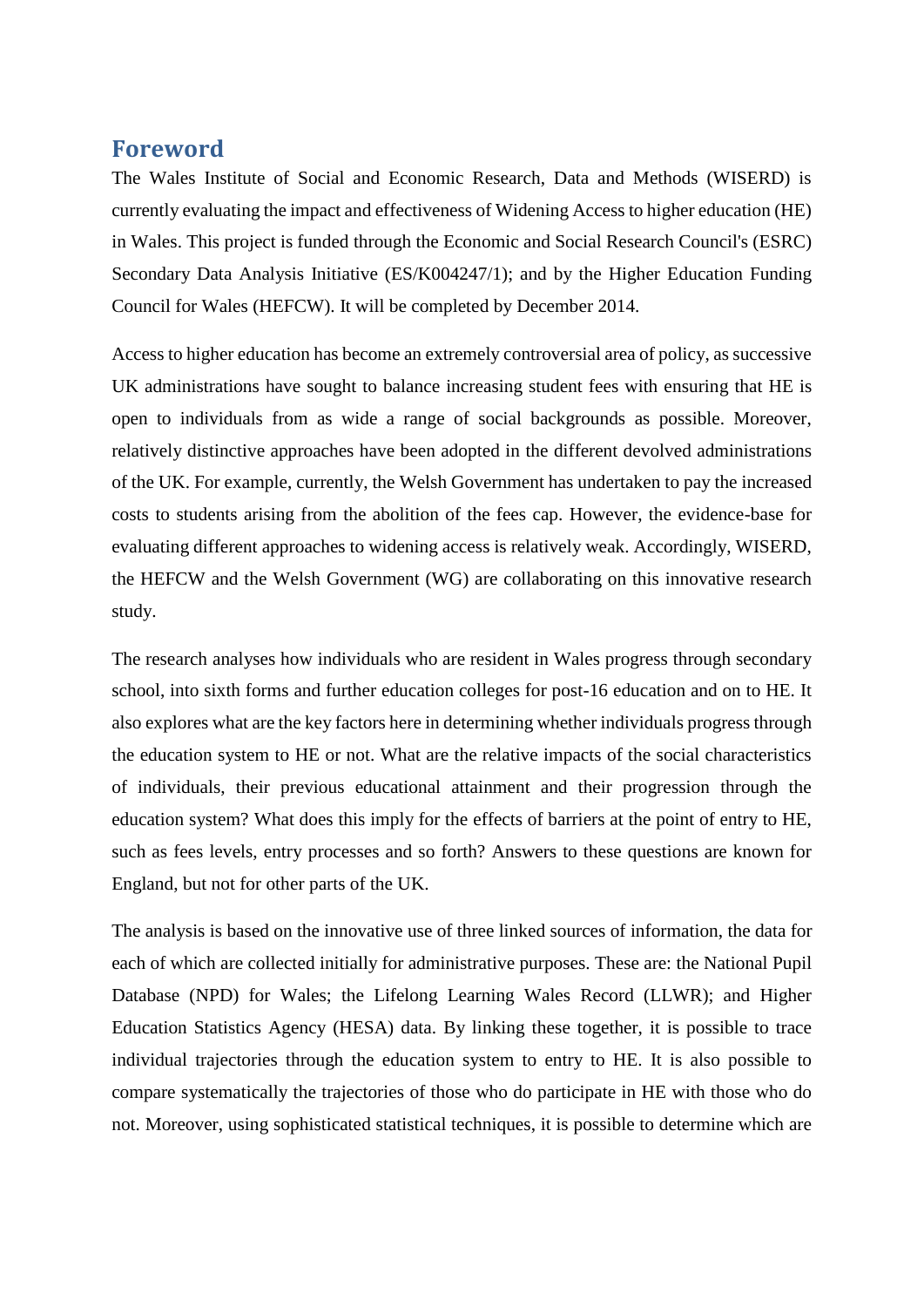the most influential factors in shaping patterns of HE participation. Results here will be compared with those that have been produced by similar analyses in England.

A second part of the proposed study (funded by additional resources made available by the HEFCW) investigates the development of distinctive approaches to widening access to HE by successive Welsh administrations since devolution in 1999. Of key significance here is to establish the rationales that underpin the approaches adopted in Wales; and to compare these with those that have informed policy approaches in the other countries of the UK and England, in particular. In addition, the study examines the ways in which national policies have been implemented by the Welsh universities, paying special attention to the assumptions about the determinants of HE participation that are in play here. This part of the study is based on fieldwork, comprising the analysis of official and semi-official documents and interviews with politicians and senior officials responsible for widening access policies; and with the professionals inside the universities responsible for implementing these policies.

The results of the research will be fed directly into the deliberations of the WG and the HEFCW on the future development of policies on widening access to HE, which will be especially intensive over the next few years. Moreover, they will also provide the basis for working with the professionals in the universities with responsibility for implementing widening access policies, to integrate the use of analyses of administrative data more firmly into their day-today practices.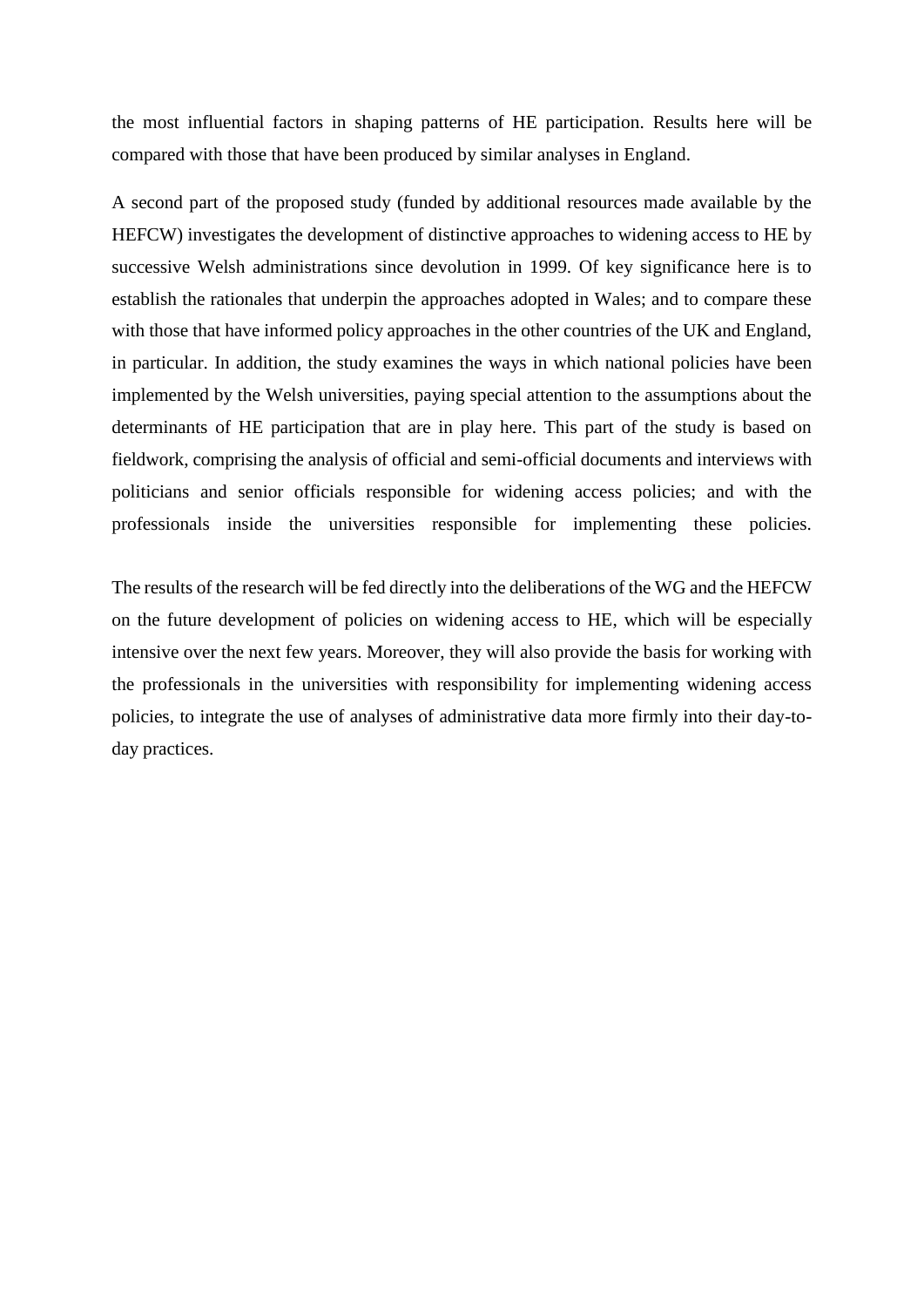# Retention in and progression through higher education in Wales

#### **Introduction**

Participation in higher education (HE hereafter) has increased dramatically during the latter part of the 20th century. The latest HEFCE research indicates that since the late 1990s, the rate of HE participation among young people has increased from 30 to 38 per cent (HEFCE, 2013: 2). However, while participation has increased, concerns regarding unequal access to HE for socially disadvantaged groups remains an important issue for policy makers and academics alike (see for example, HEFCE, 2005, 2010, 2013; Raphael Reed, 2007; Chowdry et al. 2013; Taylor et al., 2013). A stark reminder of this issue is demonstrated by the lack of change in the differential between individuals from advantaged and disadvantaged backgrounds. Although participation rates have increased for young people from both the 'most advantaged' and the 'most disadvantaged' areas as defined by HEFCE's participation of local areas (POLAR) analysis, the participation gap between them has remained broadly at 40 percentage points. Indeed, young people from the most disadvantaged areas would need to treble their participation rate in order to match the rate of their more advantaged contemporaries (HEFCE, 2013: 3).

Lower participation rates among disadvantaged groups are not the only cause for concern, however. While it is true that overall retention rates in the UK are amongst the best in Europe (NESET, 2013), similar patterns with respect to socially disadvantaged groups which exist regarding access, also exist for retention. For example, Smith and Naylor (2000) find that prior academic preparedness and unemployment in the county of prior residence, especially for poorer male students, is negatively associated with completing HE (p.389). Given this, simply attempting to widen access is not sufficient to redressing the aforementioned inequalities. Indeed, policy must consider the issue of retention in and progression through HE for underrepresented groups, as a separate strategy for improving social mobility.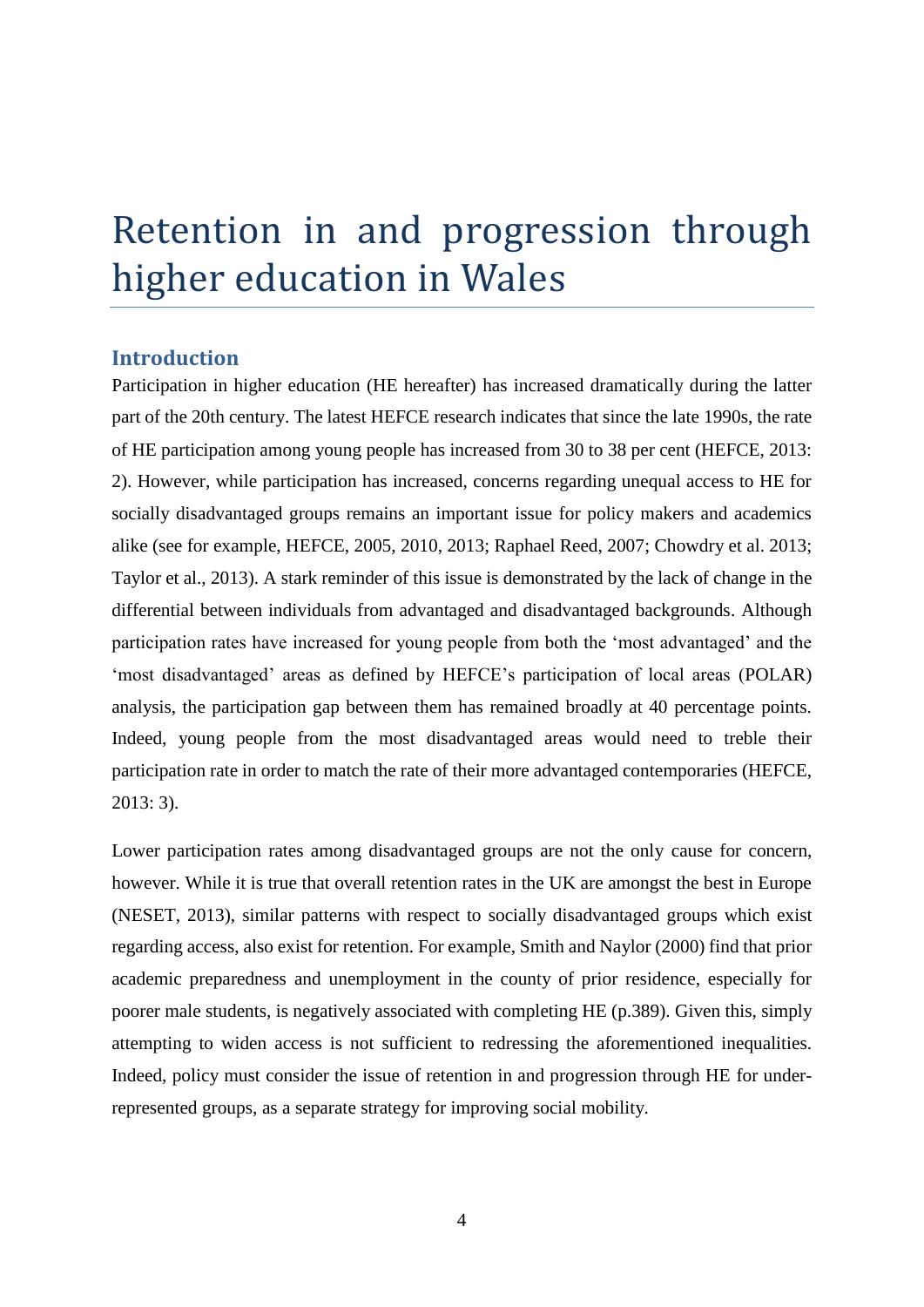This paper will be divided into two sections, the first part will consider retention in HE and the second; progression through HE. The first part of the paper will consider overall retention rates in HE for Welsh domiciled students. More specifically, it will provide an exploratory analysis of the determinants of overall retention rates for young people in Wales. This will consider a number of possible influences on retention including prior attainment levels, socio-economic background and ethnicity of students. This analysis will be extended to consider Welsh domiciled students studying in Wales only, to see if retention rates vary according to where the HEI is located. The final part of this section will provide an analysis of retention rates in each of the Welsh HEIs, to compare how different HEIs are performing in this respect.

Following on from this, the paper will consider progression through HE, with specific regard to student degree outcomes. This will begin with an analysis of overall progression rates for Welsh students. Again, this will consider a number of possible influences including prior attainment levels, socio-economic back ground and ethnicity. This will be followed by an analysis of progression rates for each of the Welsh HEIs, to compare how different HEIs perform given their different student intake.

# **Retention in higher education**

#### **Data**

The analysis conducted here uses a unique, linked administrative data set. This data is based on four linked administrative data-sets: the National Pupil Database (NPD) for Wales, including Pupil Level Annual Schools Census (PLASC) data; individual learner records from the Lifelong Learning Wales Record (LLWR) for young people who are registered at postcompulsory educational institutions (not including school sixth forms); examination records for those attending sixth form from the Welsh Examinations Database (WED); and individual student records from the Higher Education Statistics Agency (HESA). The school administrative data (NPD/PLASC) contains each state school pupil's record for secondary school, including attainment records, individual characteristics, such as gender, ethnicity, postcode and eligibility for free school meals (FSM). The HESA records contain information regarding the HE institution attended and subject studied, as well as information gathered during the application process, e.g. socio-economic background (NS-SEC). For the purposes of this research we will consider all Welsh participants who enter HE by the age of 20.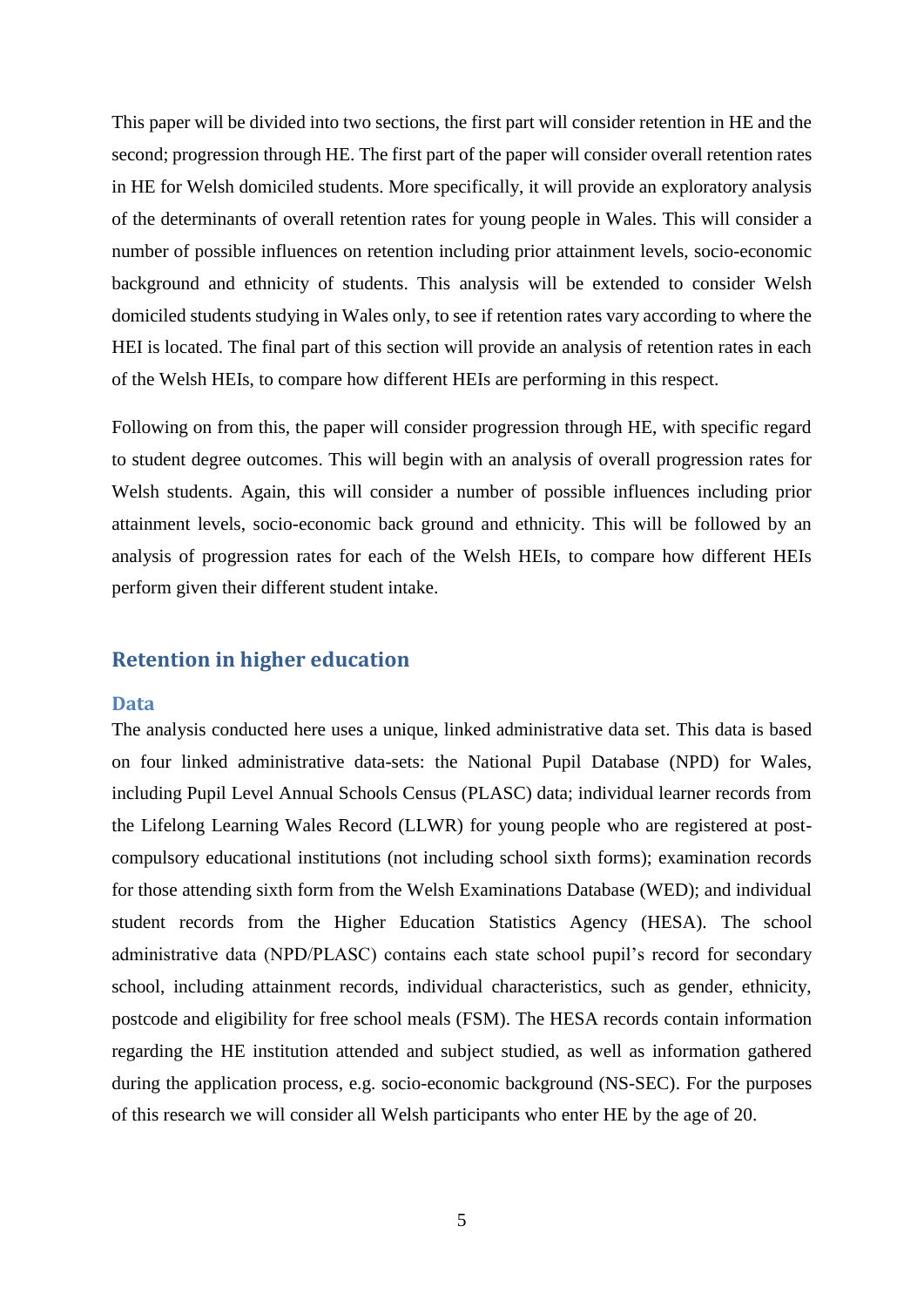In order to understand the relative chances of a young person dropping out of HE the data is divided into those who have: (i) dropped out; (ii) those who have a successful outcome; and (iii) those who are still in HE. From a policy perspective, it may be more informative to identify the specific cause of a student dropping out of HE e.g. academic failure, financial reasons, or health reasons, because of the different policy implications each outcome would precipitate. However, owing to the small number of students who drop-out this level of detail will not be possible in this analysis.

#### **Descriptive Summary**

Of the overall HE population (38,726 students), 6257 (16%) drop-out, 15,258 (39%) successfully complete their HE course and 17,211 (45%) are still in some form of HE. [Table 1](#page-6-0) shows how the characteristics of HE participants relate to their propensity to drop-out; succeed or remain in HE. It shows that: those who claim FSM, males, CF students, those from socioeconomically disadvantaged backgrounds (CIND), those with lower attainment levels and those from earlier cohorts, are more likely to drop out of HE. There is no clear pattern relating to season of birth, however. There don't appear to be any clear distinctions between successful students and those still in HE, apart from a clear pattern according to their cohort, which is to be expected. These findings are unsurprising and are very much in keeping with previous research which shows that students from low socio-economic backgrounds, men and those with lower entry qualifications are the most likely to drop out of HE (NESET, 2013).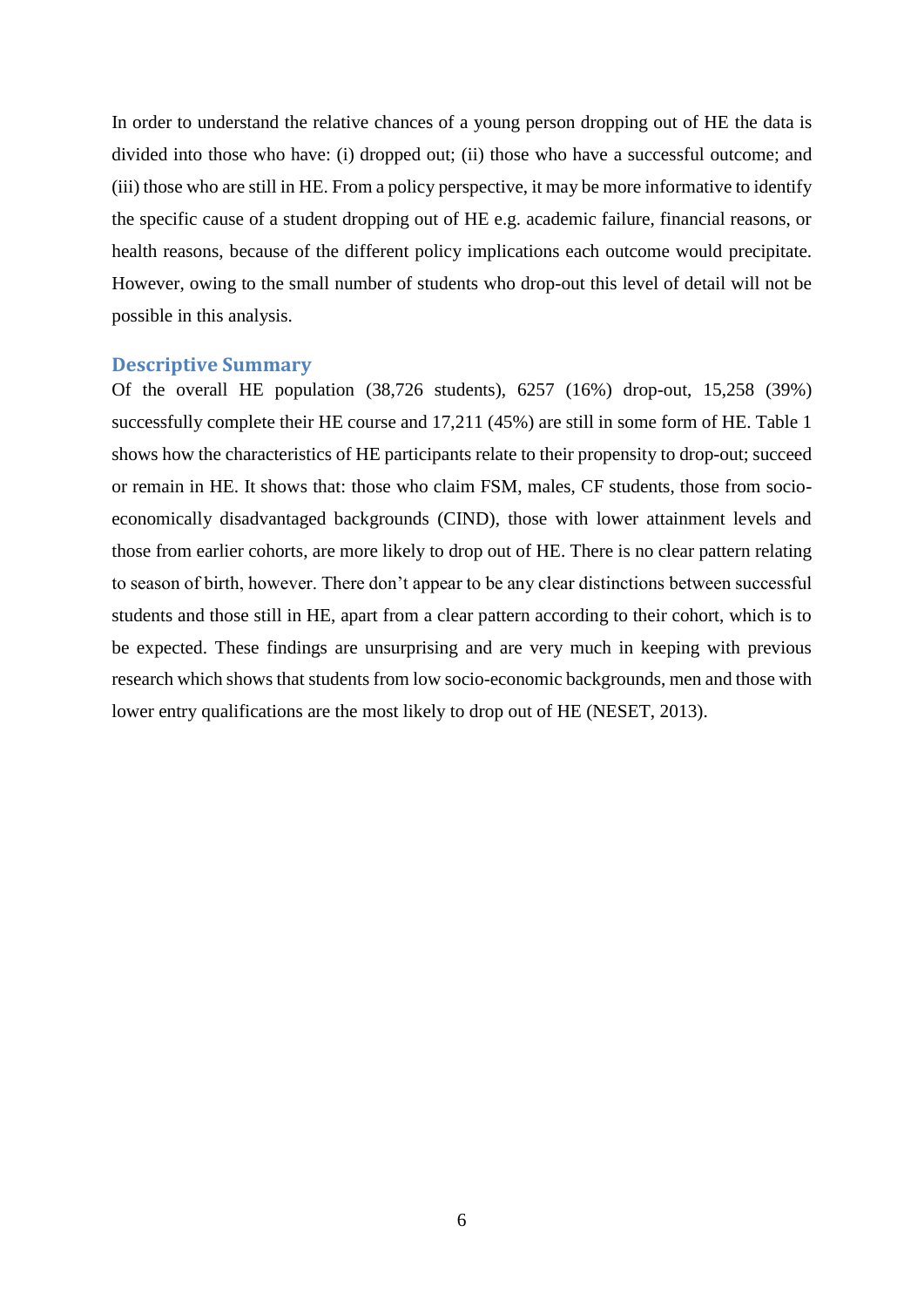|                   |      | Drop-out |            | <b>Succeed</b> |       | Still in HE |
|-------------------|------|----------|------------|----------------|-------|-------------|
|                   | No.  | %        | No.        | %              | No.   | ℅           |
| <b>Not FSM</b>    | 5745 | 91.8     | 14497      | 95.0           | 16269 | 94.5        |
| <b>FSM</b>        | 512  | 8.2      | 761<br>5.0 |                | 942   | 5.5         |
| Female            | 3086 | 49.3     | 8821       | 57.8           | 9514  | 55.3        |
| Male              | 3171 | 50.7     | 6437       | 42.2           | 7697  | 44.7        |
| Autumn            | 1560 | 24.9     | 3823       | 25.1           | 4424  | 25.7        |
| Winter            | 1482 | 23.7     | 3698       | 24.2           | 4186  | 24.3        |
| <b>Spring</b>     | 1586 | 25.3     | 3927       | 25.7           | 4271  | 24.8        |
| <b>Summer</b>     | 1629 | 26.0     | 3810       | 25.0           | 4330  | 25.2        |
| <b>WB</b>         | 5787 | 92.5     | 14126      | 92.6           | 15736 | 91.4        |
| WO                | 92   | 1.5      | 264        | 1.7            | 323   | 1.9         |
| NW                | 220  | 3.5      | 492        | 3.2            | 776   | 4.5         |
| DK                | 158  | 2.5      | 376        | 2.5            | 376   | 2.2         |
| <b>NOT CF</b>     | 5142 | 82.2     | 13139      | 86.1           | 15086 | 87.7        |
| <b>CF</b>         | 1115 | 17.8     | 2119       | 13.9           | 2125  | 12.3        |
| CIND <sub>1</sub> | 1535 | 24.5     | 4364       | 28.6           | 5058  | 29.4        |
| CIND <sub>2</sub> | 1348 | 21.5     | 3544       | 23.2           | 4039  | 23.5        |
| CIND <sub>3</sub> | 1245 | 19.9     | 3140       | 20.6           | 3412  | 19.8        |
| CIND <sub>4</sub> | 1177 | 18.8     | 2479       | 16.2           | 2620  | 15.2        |
| CIND <sub>5</sub> | 930  | 14.9     | 1664       | 10.9           | 1994  | 11.6        |
| <b>No A-Levs</b>  | 2059 | 32.9     | 2770       | 18.2           | 3683  | 21.4        |
| $0 - 300$         | 405  | 6.5      | 631        | 4.1            | 739   | 4.3         |
| 3-500             | 1095 | 17.5     | 1921       | 12.6           | 2068  | 12.0        |
| 5-700             | 1584 | 25.3     | 4941       | 32.4           | 4994  | 29.0        |
| 7-900             | 824  | 13.2     | 4049       | 26.5           | 4398  | 25.6        |
| $900+$            | 139  | 2.2      | 879        | 5.8            | 1256  | 7.3         |
| <b>GCSE 0-50</b>  | 2310 | 36.9     | 2904       | 19.0           | 3812  | 22.1        |
| 50-55             | 1010 | 16.1     | 1956       | 12.8           | 2167  | 12.6        |
| 55-60             | 941  | 15.0     | 2386       | 15.6           | 2461  | 14.3        |
| 60-65             | 765  | 12.2     | 2341       | 15.3           | 2393  | 13.9        |
| 65-70             | 529  | 8.5      | 2044       | 13.4           | 2159  | 12.5        |
| 70-75             | 322  | 5.1      | 1601       | 10.5           | 1683  | 9.8         |
| $75+$             | 380  | 6.1      | 2026       | 13.3           | 2536  | 14.7        |
| 2005              | 2301 | 36.8     | 7820       | 51.3           | 2538  | 14.7        |
| 2006              | 2179 | 34.8     | 5645       | 37.0           | 5240  | 30.4        |
| 2007              | 1777 | 28.4     | 1811       | 11.9           | 9433  | 54.8        |

<span id="page-6-0"></span>**Table 1: No. and percentage of students who: drop-out, succeed and are still in HE according to individual characteristics**

# **Overall retention in higher education**

In the following analysis drop-out rate will be modelled as a binomial outcome variable. This will be achieved by combining students with a successful outcome and those still in HE to form one group, these young people will be understood to have been 'retained' in HE, whereas the other group has dropped out.

The preliminary modelling explores simple bivariate relationships between a number of explanatory variables and the outcome - dropping-out of HE. The variables used in this analysis have been chosen because of their predictive nature in other working papers (Wright, 2014). The results from the initial modelling found in [Table 2](#page-8-0) show that gender is highly significant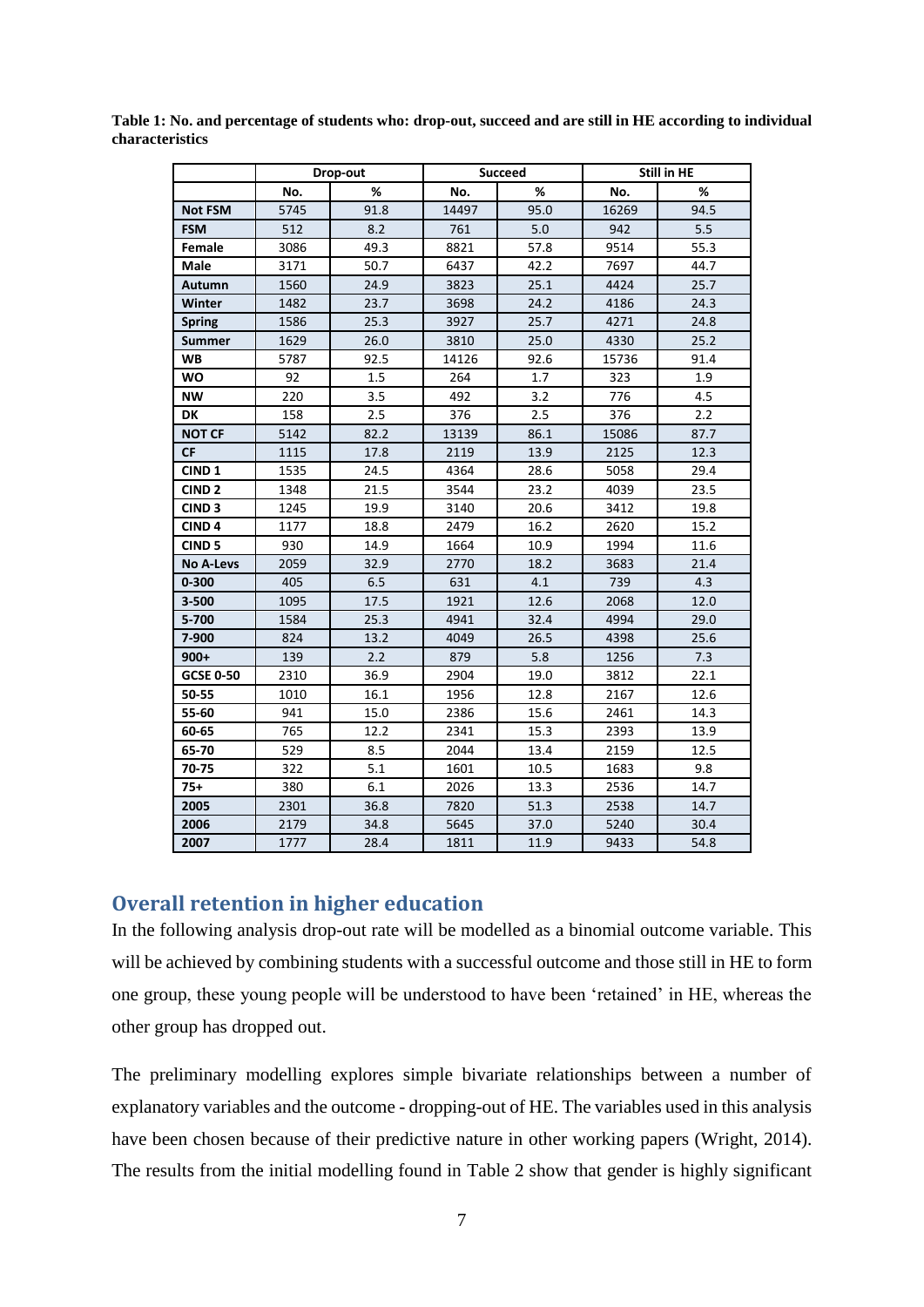and males are nearly 30% more likely to drop-out than females. It also shows that social disadvantage as measured by the WIMD and CIND is significant whereby those living in the 40% most disadvantaged areas (WIMD4 and 5 and CIND4 and 5) are between 35-45% more likely to drop-out than those in the 20% most advantaged areas (WIMD1 and CIND1). It shows that those from Communities First areas are 37% more likely to drop-out than those not living in Communities First areas. Those who were eligible for free school meals (FSM) while at school are nearly 50% more likely to drop-out than those who didn't. The final indicator of social disadvantage shows that those lower down the NS-SEC scale are more likely to dropout. Attainment has the largest and most significant effect on dropping-out propensity: for every additional GCSE point scored by an individual, they are 3% less likely to drop-out and regarding A-Level scores every additional point scored equates to a 0.1% reduction in propensity to drop-out. There also appears to be a cohort effect and those from the 2006 cohort are 11% less likely to drop-out than the 2005 cohort and those from the 2007 cohort are 34% less likely to drop-out than the same group. Ethnicity has a marginal effect, only the 'White other' group differ and are 21% less likely to drop-out than the White British group. Finally, it was shown that season of birth is unimportant in predicting dropping-out propensity.

It has been shown in previous research (HEFCE 2005, 2010, 2013), that there are geographical or spatial elements to HE participation and as such it is important to test for similar phenomena here. With that in mind both a dummy for region was added to the model as well as a dummy for whether a young person stays in Wales for their HE.

As shown in [Table 3](#page-9-0) there is no difference in the size of the reduction of the DIC whether you use region (11 coefficients) or a binary variable signifying if a student stays in Wales or not. Therefore, in the interests of parsimony the binary variable will be used. This analysis shows that when considered alone, those who stay in Wales are significantly more likely to drop-out than those who move away (to anywhere else).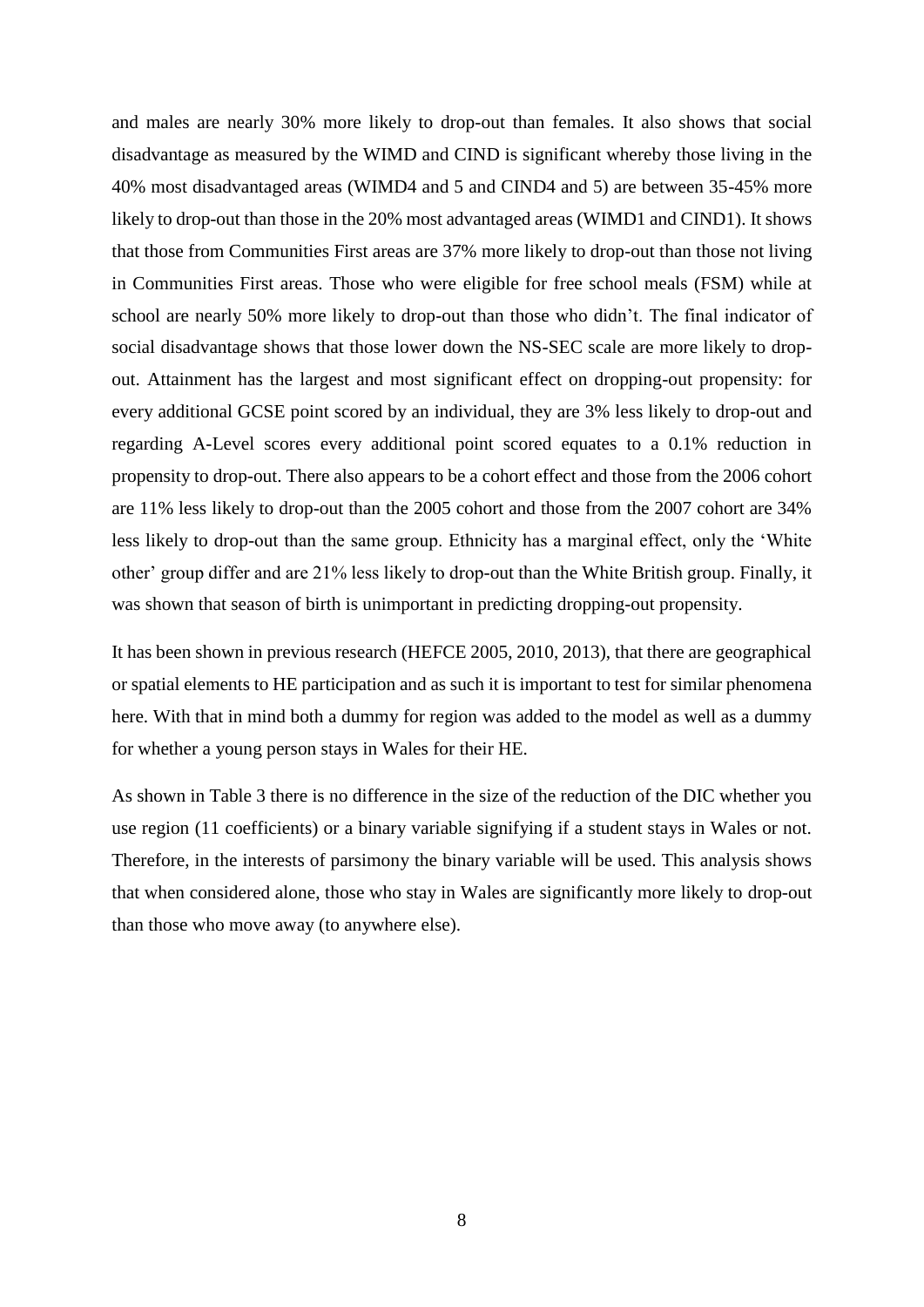#### **Table 2: Results from the separate analyses**

<span id="page-8-0"></span>

| <b>Explanatory Variable</b>                                      | Null     | Gender     | <b>WIMD</b> | <b>CIND</b> | <b>GCSE</b> | <b>FSM</b> | <b>Ethnicity</b> | QOB      | <b>ALEVs</b> | CF         | Cohort      | <b>NS-SEC</b> |
|------------------------------------------------------------------|----------|------------|-------------|-------------|-------------|------------|------------------|----------|--------------|------------|-------------|---------------|
| cons                                                             | $-1.648$ | $-1.782$   | $-1.836$    | $-1.816$    | $-1.711$    | $-1.679$   | $-1.64$          | $-1.666$ | $-1.715$     | $-1.703$   | $-1.502$    | $-2.045$      |
| Male                                                             |          | $0.287***$ |             |             |             |            |                  |          |              |            |             |               |
| WIMD 2 (ref: WIMD1)                                              |          |            | $0.092**$   |             |             |            |                  |          |              |            |             |               |
| WIMD 3 (ref: WIMD1)                                              |          |            | $0.172***$  |             |             |            |                  |          |              |            |             |               |
| WIMD 4 (ref: WIMD1)                                              |          |            | $0.419***$  |             |             |            |                  |          |              |            |             |               |
| WIMD 5 (ref: WIMD1)                                              |          |            | $0.455***$  |             |             |            |                  |          |              |            |             |               |
| CIND 2 (ref: CIND1)                                              |          |            |             | $0.088**$   |             |            |                  |          |              |            |             |               |
| CIND 3 (ref: CIND1)                                              |          |            |             | $0.156***$  |             |            |                  |          |              |            |             |               |
| CIND 4 (ref: CIND1)                                              |          |            |             | $0.349***$  |             |            |                  |          |              |            |             |               |
| CIND 5 (ref: CIND1)                                              |          |            |             | $0.449***$  |             |            |                  |          |              |            |             |               |
| <b>GCSE Points</b>                                               |          |            |             |             | $-0.03***$  |            |                  |          |              |            |             |               |
| FSM (ref: no FSM)                                                |          |            |             |             |             | $0.476***$ |                  |          |              |            |             |               |
| Ethnicity: White Other (ref: White British)                      |          |            |             |             |             |            | $-0.217*$        |          |              |            |             |               |
| Ethnicity: Non-White (ref: White British)                        |          |            |             |             |             |            | $-0.114$         |          |              |            |             |               |
| Ethnicity: DK/NS (ref: White British)                            |          |            |             |             |             |            | $-0.078$         |          |              |            |             |               |
| Winter (ref: Autumn)                                             |          |            |             |             |             |            |                  | $-0.006$ |              |            |             |               |
| Spring (ref: Autumn)                                             |          |            |             |             |             |            |                  | 0.024    |              |            |             |               |
| Summer (ref: Autumn)                                             |          |            |             |             |             |            |                  | 0.056    |              |            |             |               |
| A Levels                                                         |          |            |             |             |             |            |                  |          | $-0.001***$  |            |             |               |
| CF (ref: not CF)                                                 |          |            |             |             |             |            |                  |          |              | $0.365***$ |             |               |
| 2006 (ref: 2005)                                                 |          |            |             |             |             |            |                  |          |              |            | $-0.106***$ |               |
| 2007 (ref: 2005)                                                 |          |            |             |             |             |            |                  |          |              |            | $-0.342***$ |               |
| Lower managerial (ref: higher managerial)                        |          |            |             |             |             |            |                  |          |              |            |             | $0.234***$    |
| Intermediate (ref: higher managerial)                            |          |            |             |             |             |            |                  |          |              |            |             | $0.238***$    |
| Small emps/own account workers (ref: higher managerial)          |          |            |             |             |             |            |                  |          |              |            |             | $0.293***$    |
| Lower supervisory/technical occupations (ref: higher managerial) |          |            |             |             |             |            |                  |          |              |            |             | $0.248***$    |
| Semi-routine occupations (ref: higher managerial)                |          |            |             |             |             |            |                  |          |              |            |             | $0.464***$    |
| Routine occupations/Never worked & long-term unemployed (ref:    |          |            |             |             |             |            |                  |          |              |            |             | $0.529***$    |
| higher managerial)                                               |          |            |             |             |             |            |                  |          |              |            |             |               |
| Not classified/Missing (ref: higher managerial)                  |          |            |             |             |             |            |                  |          |              |            |             | $0.693***$    |
| <b>DIC</b>                                                       | 34256    | 34150      | 33971       | 33999       | 33191       | 34182      | 34256            | 32459    | 33171        | 34165      | 34156       | 33958         |
| Diff in DIC                                                      |          | $-106$     | $-286$      | $-257$      | $-1065$     | $-74$      | $-0.68$          | $+2.864$ | $-1086$      | $-91$      | $-100$      | $-299$        |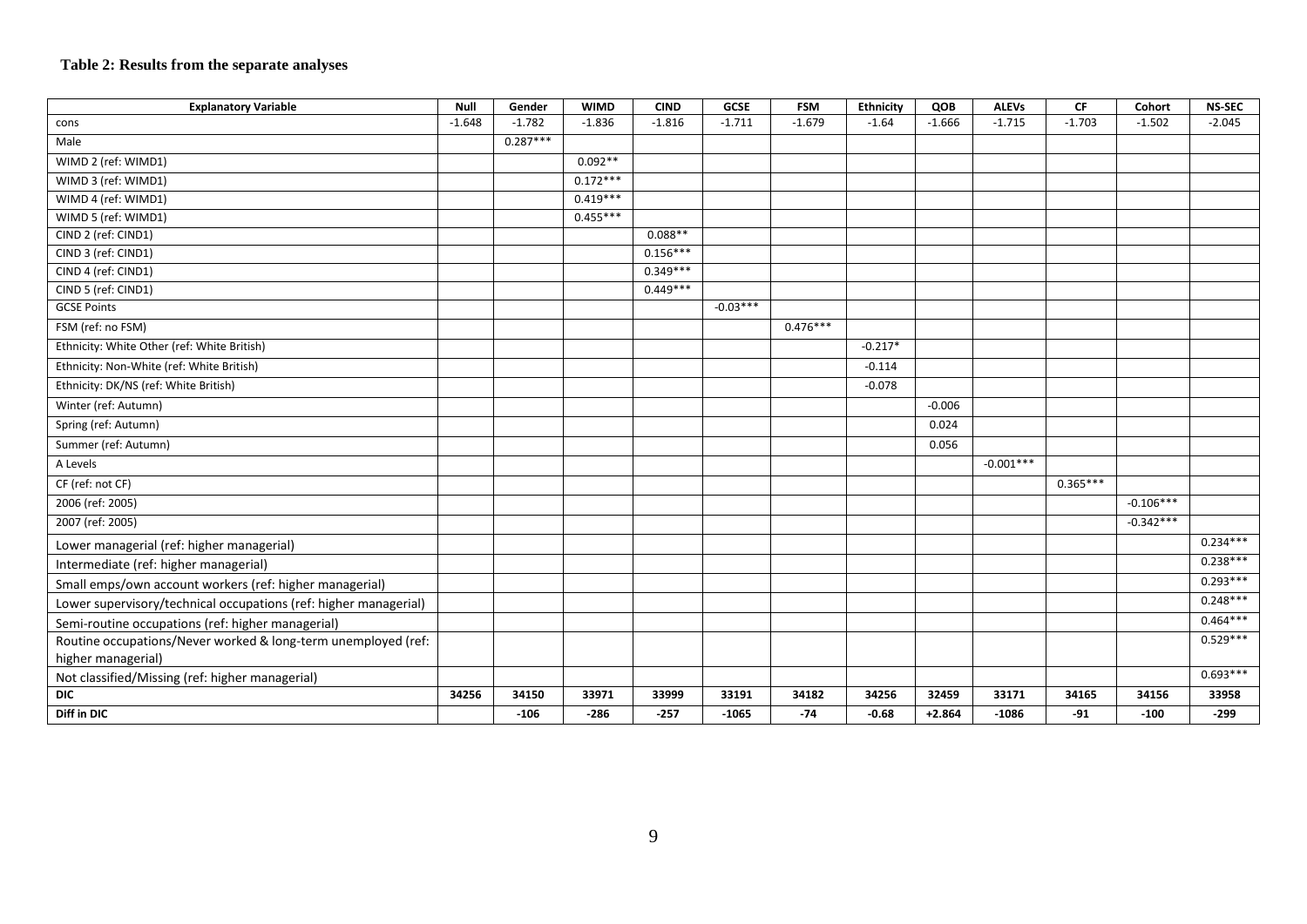| <b>Explanatory Variable</b>   | Region      | <b>Stayed in Wales</b> |
|-------------------------------|-------------|------------------------|
| cons                          | $-1.542$    | -1.943                 |
| N.West (ref: Wales)           | $-0.33***$  |                        |
| S.West (ref: Wales)           | $-0.3***$   |                        |
| E.Midlands (ref: Wales)       | $-0.723***$ |                        |
| London (ref: Wales)           | $-0.447***$ |                        |
| Scotland (ref: Wales)         | $-0.892***$ |                        |
| S.East (ref: Wales)           | $-0.482***$ |                        |
| Yorks and Humber (ref: Wales) | $-0.394***$ |                        |
| East (ref: Wales)             | $-0.339*$   |                        |
| W. Midlands (ref: Wales)      | $-0.394***$ |                        |
| N.East (ref: Wales)           | $-0.76***$  |                        |
| N.Ireland (ref: Wales)        | $-1.909$    |                        |
| Yes (ref: no)                 |             | $0.4***$               |
| <b>DIC</b>                    | 34098       | 34098                  |
| Diff in DIC                   | -158        | -158                   |

<span id="page-9-0"></span>**Table 3: Results from separate geographical analysis**

Similarly, it has been shown that the local authority where the young person resides has an impact on their educational trajectories (Wright, 2014). Therefore, the effect of the local authority was estimated by adding a random effect for local authority. This resulted in a substantial reduction in the DIC, meaning that it is statistically significant and therefore important in explaining drop-out rates.

Results from a combined analysis (**[Table 4](#page-10-0)**) show that gender remains highly significant and males are 23% more likely to drop-out than females. Social disadvantage is no longer statistically significant for CIND, CF or FSM indicators. However, those lower down the NS-SEC scale are more likely to drop-out. GCSE and A-Level scores remain highly significant to dropping out propensity. As do cohort effects: the later the cohort the less likely they are to drop-out. Interestingly, ethnicity which previously showed only a marginal effect now has a statistically significant effect and it is the non-White group who are significantly less likely to drop-out than the base category - White British. Season of birth remains unimportant, but has been included so that it has been controlled for. Finally, staying in Wales still shows a negative effect on retention: those who study in Wales are 13% much more likely to drop-out than those who move away.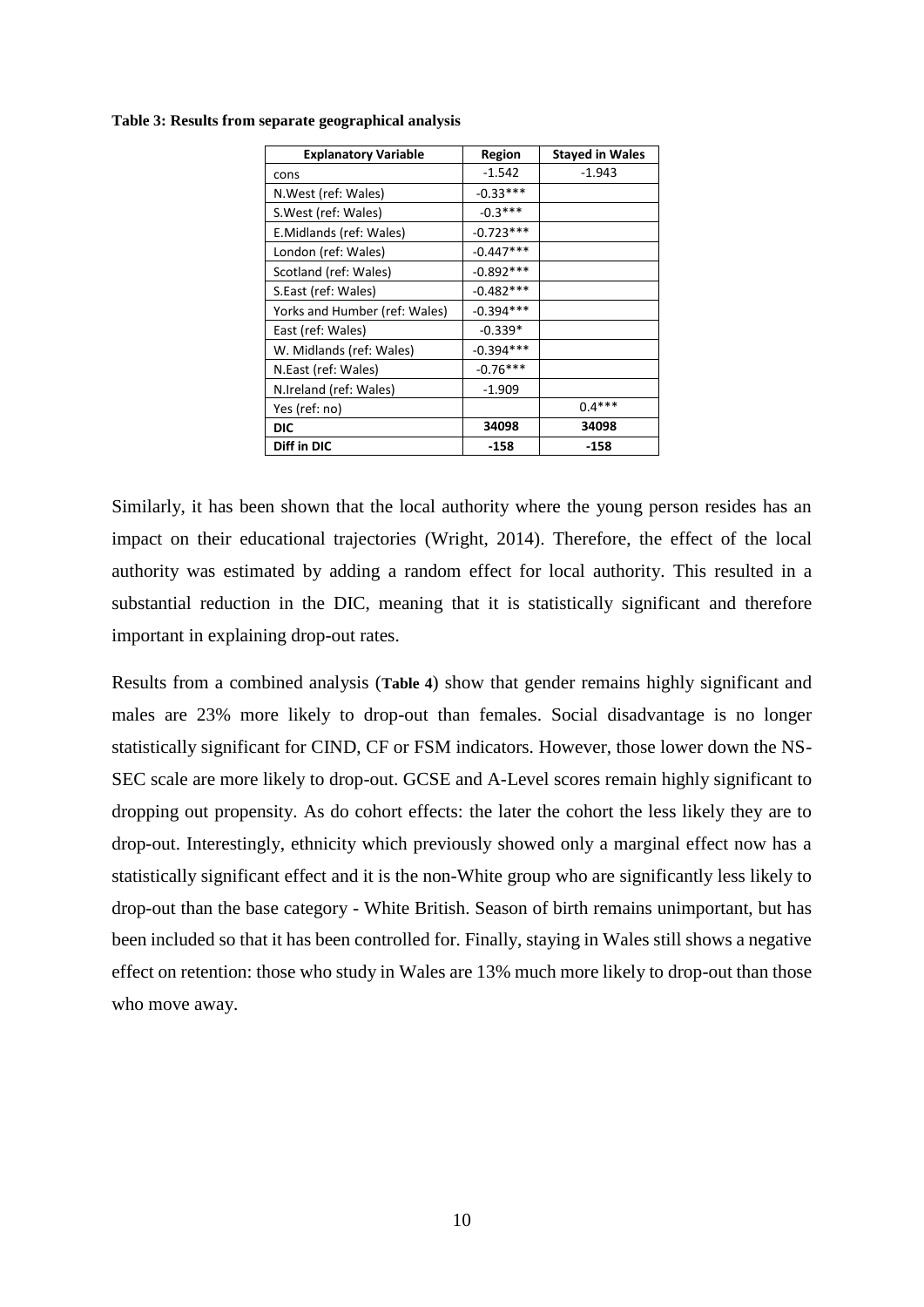<span id="page-10-0"></span>**Table 4: Results from the combined analyses**

| <b>Explanatory Variable</b>                                                      | <b>OR</b>  |
|----------------------------------------------------------------------------------|------------|
| Male (ref: female)                                                               | $1.226***$ |
| CIND 2 (ref: CIND1)                                                              | 1.013      |
| CIND 3 (ref: CIND1)                                                              | 1.005      |
| CIND 4 (ref: CIND1)                                                              | 1.076      |
| CIND 5 (ref: CIND1)                                                              | 1.019      |
| <b>GCSE Points gm</b>                                                            | $0.984***$ |
| FSM: Yes (ref: no FSM)                                                           | 1.090      |
| Ethnicity: White Other (ref: White British)                                      | 0.826      |
| Ethnicity: Non-White (ref: White British)                                        | $0.786***$ |
| Ethnicity: DK/NS (ref: White British)                                            | 1.168      |
| Winter (ref: Autumn)                                                             | 0.970      |
| Spring (ref: Autumn)                                                             | 0.984      |
| Summer (ref: Autumn)                                                             | 1.004      |
| A Levels gm                                                                      | $0.999***$ |
| CF (ref: not CF)                                                                 | 1.076      |
| 2006 (ref: 2005)                                                                 | $0.914***$ |
| 2007 (ref: 2005)                                                                 | $0.728***$ |
| Lower managerial (ref: higher managerial)                                        | 1.151      |
| Intermediate (ref: higher managerial)                                            | 1.105      |
| Small emps/own account workers (ref: higher managerial)                          | 1.123      |
| Lower supervisory/technical occupations (ref: higher managerial)                 | 1.051      |
| Semi-routine occupations (ref: higher managerial)                                | 1.229***   |
| Routine occupations/Never worked & long-term unemployed (ref: higher managerial) | $1.250***$ |
| Not classified/Missing (ref: higher managerial)                                  | $1.254***$ |
| Stay in Wales (ref: don't stay in Wales)                                         | $1.133***$ |
| <b>DIC</b>                                                                       | 32483      |
| Diff in DIC                                                                      | $-1772$    |

The inclusion of a local authority effect in the combined model shows that while it first appeared that Merthyr Tydfil had the highest drop-out rate, it is likely that this was a result of their below average attainment rate (which is strongly linked to retention), because, once this has been taken into account, Merthyr Tydfil goes from having the highest drop-out rates to  $6<sup>th</sup>$ . Conversely, the 7 local authorities with the lowest drop-out rate at the beginning of the modelling process (Isle of Anglesey; Denbighshire; Conwy; Monmouthshire; Wrexham; Powys; and Flintshire) remain with the lowest drop-out rate at the end of the modelling process, although they are in a slightly different order. It is also interesting to note that the overall local authority effect is reduced from a range of 0.71-1.70 (99) to 0.77-1.25 (48), meaning that the differences between local authorities are less marked, following the inclusion of the confounders (attainment, CF, FSM, CIND, NS-SEC, cohort, ethnicity and gender).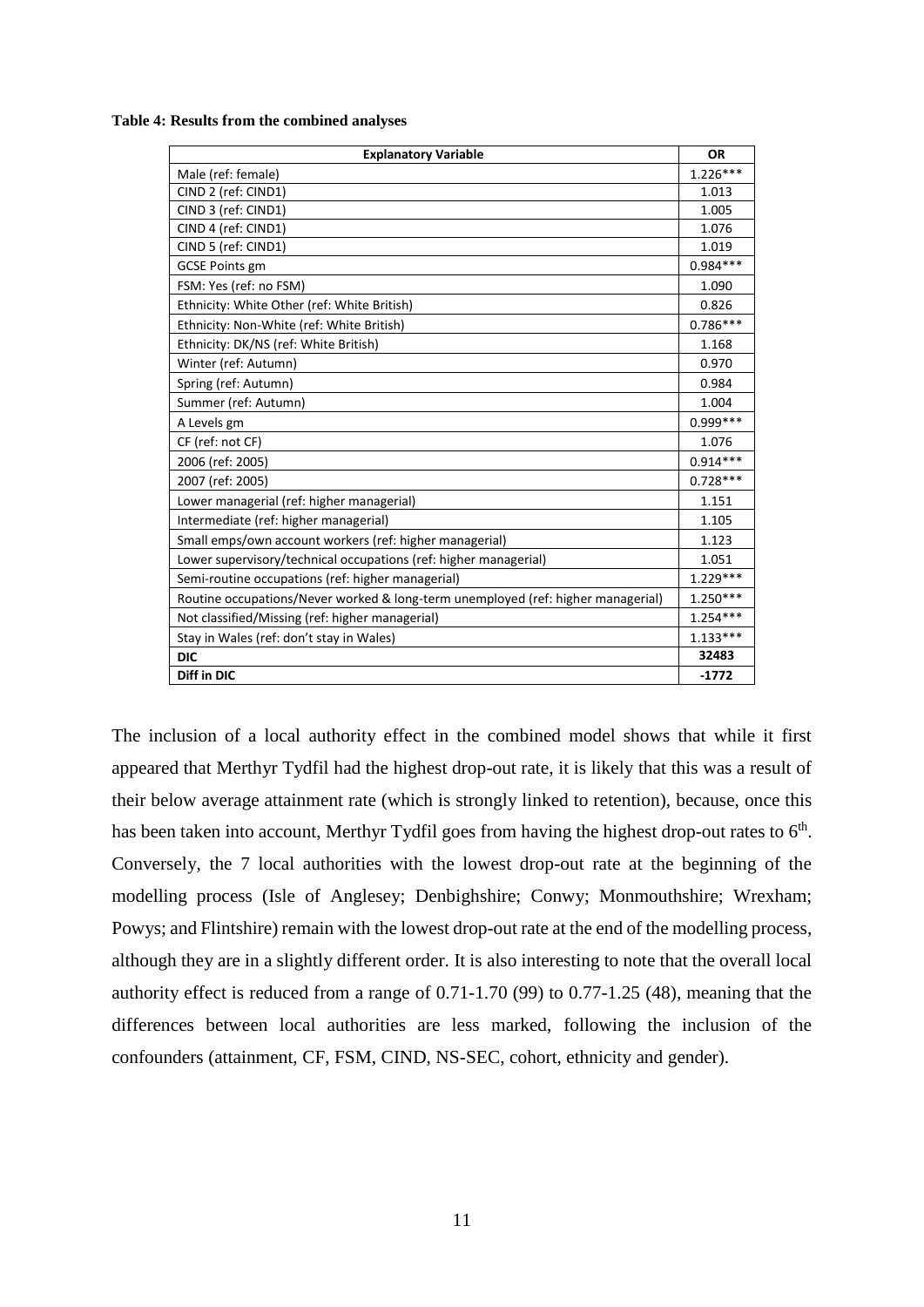| (A) 'Raw' drop-out rate |           | (B) Drop-out rate at the end of the modelling |           |  |  |  |  |
|-------------------------|-----------|-----------------------------------------------|-----------|--|--|--|--|
|                         |           |                                               | process   |  |  |  |  |
| <b>LEA</b>              | <b>OR</b> | <b>LEA</b>                                    | <b>OR</b> |  |  |  |  |
| Merthyr Tydfil          | 1.70      | Vale of Glamorgan                             | 1.25      |  |  |  |  |
| Neath Port Talbot       | 1.31      | Carmarthenshire                               | 1.24      |  |  |  |  |
| Carmarthenshire         | 1.19      | Gwynedd                                       | 1.23      |  |  |  |  |
| Gwynedd                 | 1.18      | <b>Neath Port Talbot</b>                      | 1.22      |  |  |  |  |
| Caerphilly              | 1.17      | <b>Bridgend</b>                               | 1.16      |  |  |  |  |
| Rhondda Cynon Taf       | 1.16      | Merthyr Tydfil                                | 1.13      |  |  |  |  |
| Bridgend                | 1.15      | Newport                                       | 1.12      |  |  |  |  |
| Newport                 | 1.11      | Caerphilly                                    | 1.10      |  |  |  |  |
| Vale of Glamorgan       | 1.07      | Rhondda Cynon Taf                             | 1.06      |  |  |  |  |
| <b>Blaenau Gwent</b>    | 1.06      | Pembrokeshire                                 | 1.03      |  |  |  |  |
| Torfaen                 | 1.05      | Torfaen                                       | 1.03      |  |  |  |  |
| Swansea                 | 0.98      | Cardiff (ydd)                                 | 1.01      |  |  |  |  |
| Pembrokeshire           | 0.96      | Ceredigion                                    | 0.99      |  |  |  |  |
| Cardiff                 | 0.91      | <b>Blaenau Gwent</b>                          | 0.96      |  |  |  |  |
| Ceredigion              | 0.88      | Swansea                                       | 0.93      |  |  |  |  |
| Isle of Anglesey        | 0.87      | Isle of Anglesey                              | 0.89      |  |  |  |  |
| Denbighshire            | 0.85      | Denbighshire                                  | 0.89      |  |  |  |  |
| Conwy                   | 0.81      | Conwy                                         | 0.88      |  |  |  |  |
| Monmouthshire           | 0.81      | Monmouthshire                                 | 0.87      |  |  |  |  |
| Wrexham                 | 0.77      | Powys                                         | 0.80      |  |  |  |  |
| Powys                   | 0.75      | Flintshire                                    | 0.78      |  |  |  |  |
| Flintshire              | 0.71      | Wrexham                                       | 0.77      |  |  |  |  |

**Table 5: League table of retention rates by local authority**

NESET (2013) states that there is some evidence that drop-out rate differs across different types of HEI and that the more élite the institution the less likely it is for students to drop-out (p.77). The following analysis will therefore include dummy variables relating to the type of HEI a student attends. Two separate dummies were added to the model: one relating to whether a student was studying at a Russell Group university and the other whether they were studying at a post-92 university. This analysis shows that those attending a Russell group university were 3% less likely to drop-out, whilst attending a post-92 university increases the likelihood of dropping out by 4%. Both results, although small, were statistically significant.

### **Retention in Welsh higher education**

Because of the inflated odds of dropping-out associated with staying in Wales as shown above, it is important to consider this group alone. The following analysis will therefore consider the drop-out rates of Welsh students who remain in Wales for their HE. Given the results from the previous section, this analysis will start with a combined analysis including the same variables.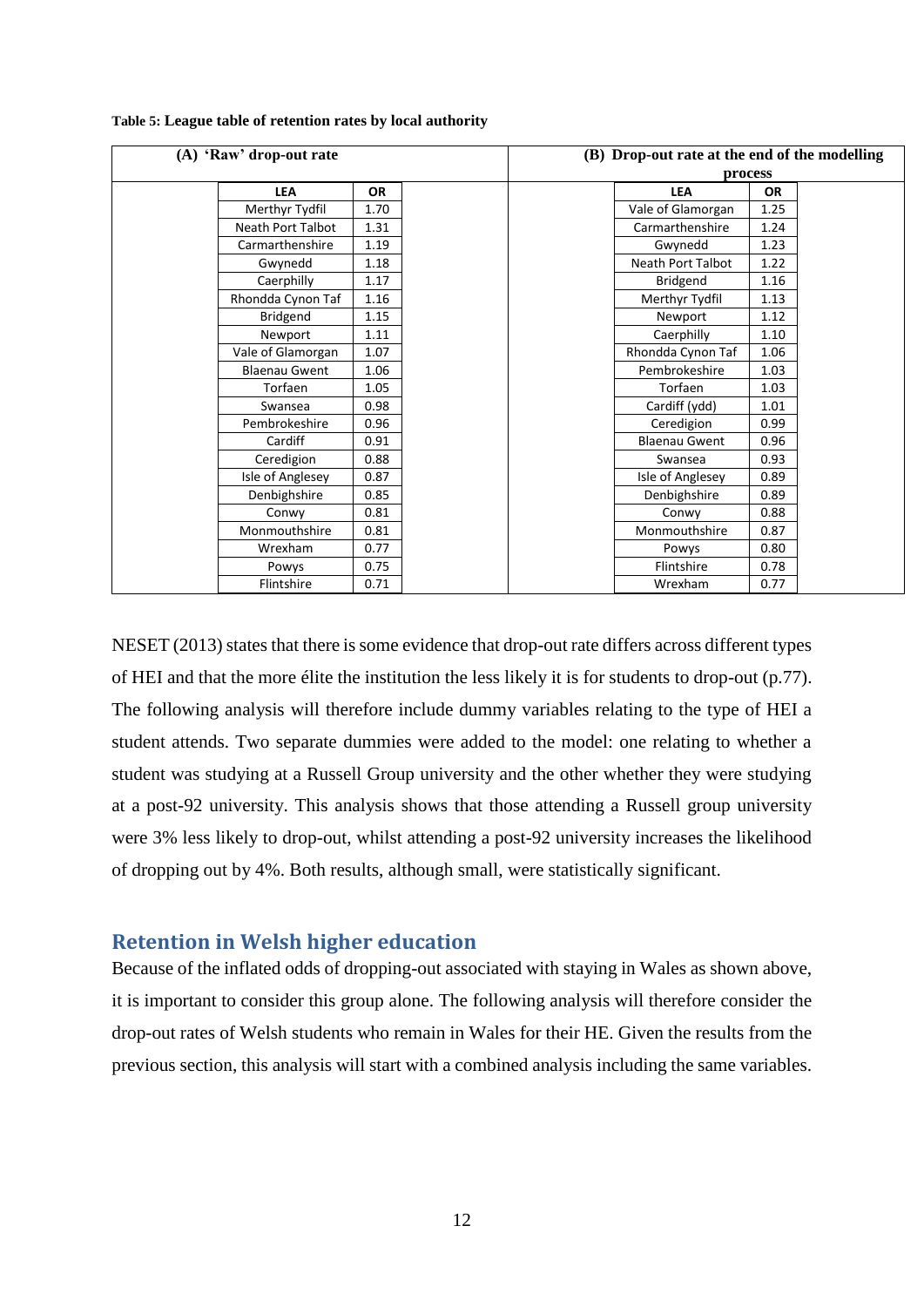**Table 6: Results from the combined analyses**

| <b>Explanatory Variable</b>                                                      | <b>OR</b> |  |  |  |  |
|----------------------------------------------------------------------------------|-----------|--|--|--|--|
| Male (ref: female)                                                               | $1.20***$ |  |  |  |  |
| CIND2 (ref:CIND1)                                                                | 1.01      |  |  |  |  |
| CIND3 (ref:CIND1)                                                                |           |  |  |  |  |
| CIND4 (ref:CIND1)                                                                | $1.10*$   |  |  |  |  |
| CIND5 (ref:CIND1)                                                                | 0.99      |  |  |  |  |
| CFIRSTAREA (ref: not CF)                                                         | 1.08      |  |  |  |  |
| FSM (ref: not FSM)                                                               | 1.09      |  |  |  |  |
| Lower managerial (ref: higher managerial)                                        | $1.12*$   |  |  |  |  |
| Intermediate (ref: higher managerial)                                            | 1.11      |  |  |  |  |
| Small emps/own account workers (ref: higher managerial)                          | 1.09      |  |  |  |  |
| Lower supervisory/technical occupations (ref: higher managerial)                 | 0.94      |  |  |  |  |
| Semi-routine occupations (ref: higher managerial)                                | $1.21***$ |  |  |  |  |
| Routine occupations/Never worked & long-term unemployed (ref: higher managerial) | $1.19***$ |  |  |  |  |
| Not classified/Missing (ref: higher managerial)                                  | $1.31***$ |  |  |  |  |
| 2006 (ref: 2005)                                                                 | 0.94      |  |  |  |  |
| 2007 (ref: 2005)                                                                 | $0.74***$ |  |  |  |  |
| GCSE (points-gm)                                                                 | $0.98***$ |  |  |  |  |
| A-Levels (comblevpt-gm)                                                          | $1.00***$ |  |  |  |  |
| White - Other (ref: White British)                                               | 0.90      |  |  |  |  |
| Non-white (ref: White British)                                                   | $0.79***$ |  |  |  |  |
| DK/NS (ref: White British)                                                       | 1.14      |  |  |  |  |
| Winter (ref: Autumn)                                                             | 1.00      |  |  |  |  |
| Spring (ref: Autumn)                                                             | 1.00      |  |  |  |  |
| Summer (ref: Autumn)                                                             | 1.05      |  |  |  |  |

In some respects, the results from the Welsh only analysis are much the same as the overall retention analysis: gender, GCSE and A-level scores, cohort and ethnicity all remain significant and have a similar effect on drop-out propensity, while CF and FSM indicators and season of birth continue to have no significant impact on dropping-out. However, there are also some notable differences. Whereas before there were no significant effects relating to CIND, this analysis found that those in CIND4 (the 20-40% most disadvantaged young people) are significantly more likely to drop-out than those from CIND1 (the most advantaged 20% of the population). This is an unusual finding because it is not the most disadvantaged (CIND5) who have the highest drop-out rate. That said the two groups are not significantly different from one another. The relationship with NS-SEC is similar to those found earlier, but again there are some important differences. Those from lower managerial; semi-routine occupations and routine occupations/never worked & long-term unemployed and not classified/missing are significantly more likely to drop-out than those from higher managerial backgrounds. However, those from lower supervisory/technical occupations are significantly *less* likely to drop-out, showing that it is not those at the top of the social scale who have the lowest dropout rates.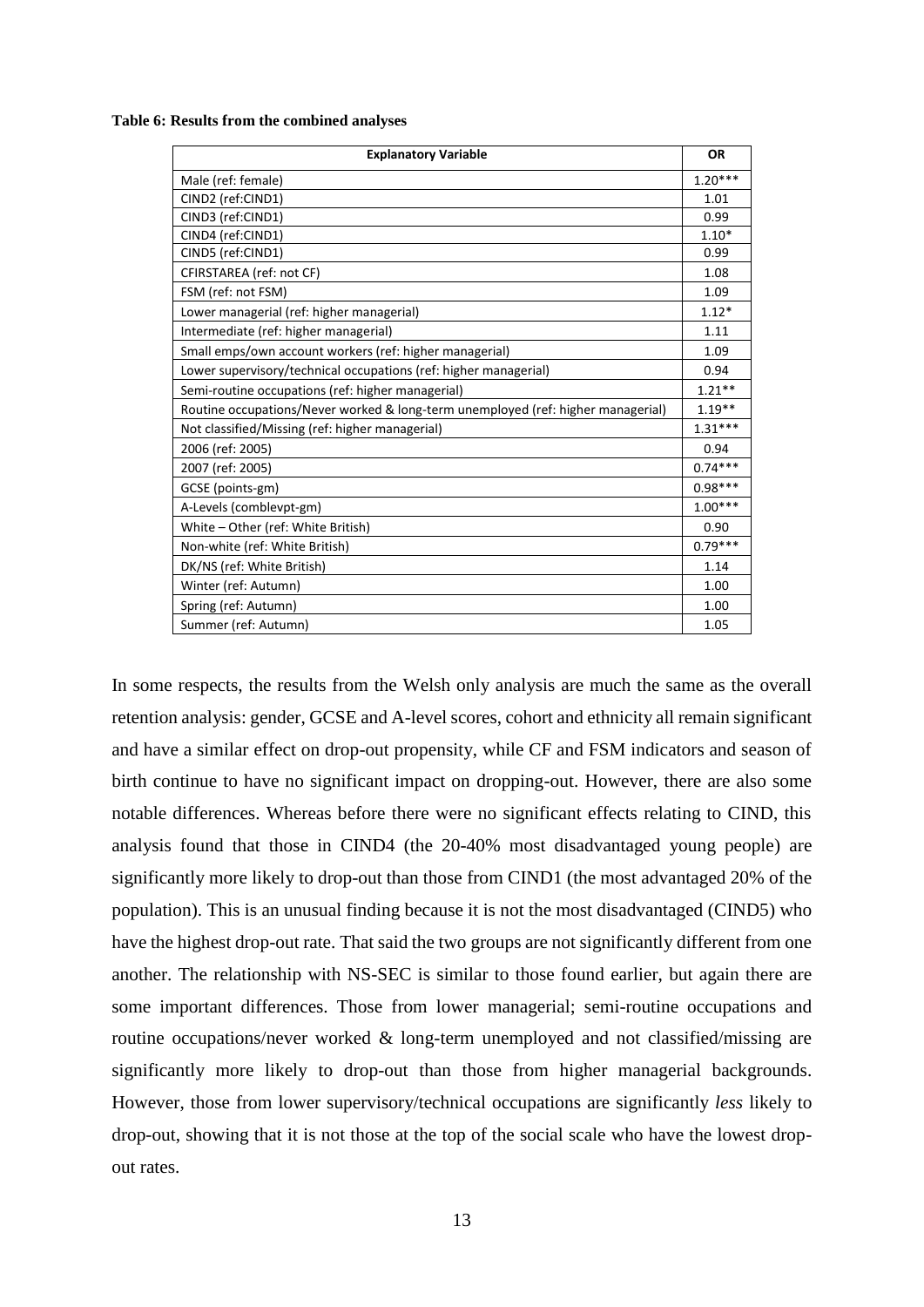The odds ratios for each local authority are presented in [Table 7](#page-13-0) below. In the left-hand column are the raw drop-out rates before any other factors have been taken into account and in the right-hand column are the drop-out rates once all of the predictor variables have been accounted for. They are also mapped up in [Figure 1.](#page-14-0)

| (A) 'Raw' drop-out rate  |           |  | (B) Drop-out rate at the end of the modelling process |           |  |  |
|--------------------------|-----------|--|-------------------------------------------------------|-----------|--|--|
| <b>NAME</b>              | <b>OR</b> |  | <b>Name</b>                                           | <b>OR</b> |  |  |
| Merthyr Tydfil           | 1.68      |  | Carmarthenshire                                       | 1.31      |  |  |
| <b>Neath Port Talbot</b> | 1.33      |  | Neath Port Talbot                                     | 1.25      |  |  |
| Carmarthenshire          | 1.25      |  | Gwynedd                                               | 1.22      |  |  |
| Newport                  | 1.19      |  | Vale of Glamorgan                                     | 1.22      |  |  |
| Rhondda Cynon Taf        | 1.19      |  | Newport                                               | 1.16      |  |  |
| Gwynedd                  | 1.17      |  | Bridgend                                              | 1.12      |  |  |
| Caerphilly               | 1.12      |  | Merthyr Tydfil                                        | 1.11      |  |  |
| Bridgend                 | 1.11      |  | Rhondda Cynon Taf                                     | 1.08      |  |  |
| Vale of Glamorgan        | 1.10      |  | Caerphilly                                            | 1.07      |  |  |
| Torfaen                  | 1.09      |  | Torfaen                                               | 1.07      |  |  |
| <b>Blaenau Gwent</b>     | 1.08      |  | Ceredigion                                            | 1.04      |  |  |
| Swansea                  | 1.05      |  | Cardiff                                               | 1.02      |  |  |
| Cardiff                  | 1.00      |  | Pembrokeshire                                         | 1.00      |  |  |
| Pembrokeshire            | 0.94      |  | <b>Blaenau Gwent</b>                                  | 0.99      |  |  |
| Ceredigion               | 0.94      |  | Swansea                                               | 0.97      |  |  |
| Monmouthshire            | 0.87      |  | Monmouthshire                                         | 0.90      |  |  |
| Isle of Anglesey         | 0.83      |  | Isle of Anglesey                                      | 0.85      |  |  |
| Denbighshire             | 0.82      |  | Denbighshire                                          | 0.80      |  |  |
| Wrexham                  | 0.80      |  | Conwy                                                 | 0.79      |  |  |
| Flintshire               | 0.77      |  | Powys                                                 | 0.78      |  |  |
| Powys                    | 0.75      |  | Flintshire                                            | 0.77      |  |  |
| Conwy                    | 0.71      |  | Wrexham                                               | 0.75      |  |  |

<span id="page-13-0"></span>**Table 7: League table of drop-out rates by local authority**

Once again, Merthyr Tydfil goes from having the highest drop-out rate to  $7<sup>th</sup>$  from top and is replaced by Carmarthenshire, which has the highest drop-out rate once all other things are held constant. The 7 local authorities with the lowest drop-out rate at the beginning of the modelling process (Isle of Anglesey; Denbighshire; Conwy; Monmouthshire; Wrexham; Powys; and Flintshire) have the lowest drop-out rate at the end of the modelling process, although they are in a slightly different order. Incidentally, this is also the same for the overall retention modelling. Once again, the overall local authority variance is reduced, this time from a range of 0.71-1.68 (97) to 0.75-1.31 (56), showing that the differences between local authorities are less marked, following the inclusion of the confounders (attainment, CF, FSM, CIND, NS-SEC, cohort, ethnicity and gender).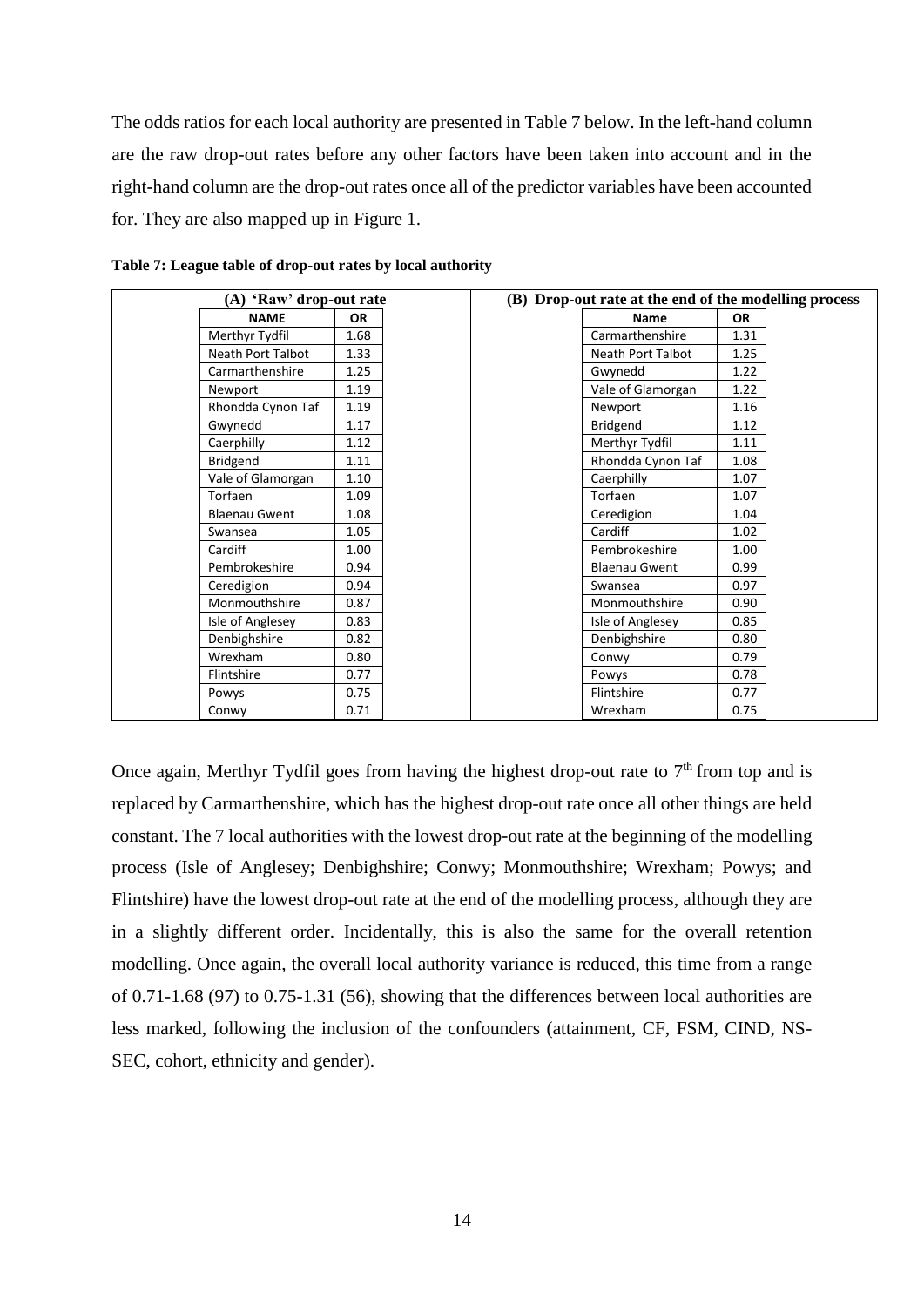<span id="page-14-0"></span>



# **Retention rates at Welsh HEIs**

While the UK has one of the best continuation rates in Europe (NESET, 2013) it is less clear how Wales' fairs given the aggregate nature of the data used in the aforesaid report. Below are presented HESA data relating to non-continuation rates at each HEI in the UK, including an overall average for Wales and the UK.

| Table 8: Continuation rates for the UK and Wales |  |  |
|--------------------------------------------------|--|--|
|                                                  |  |  |

| <b>Continuation Rate</b> |       |              |  |  |  |
|--------------------------|-------|--------------|--|--|--|
|                          | UK    | <b>Wales</b> |  |  |  |
| 2007/08                  | 89.9% | 89.6%        |  |  |  |
| 2008/09                  | 90.6% | 91.3%        |  |  |  |
| 2009/10                  | 90.5% | 90.0%        |  |  |  |
| 2010/11                  | 91.7% | 91.1%        |  |  |  |

The overall continuation rate for the Wales is not dissimilar to that of the UK. However, it is likely that there will be great variation between the different HEIs in Wales. In order to focus HEIs on improving their retention rates, each year HEIs' are given a benchmark by which their 'continuation' performance is marked.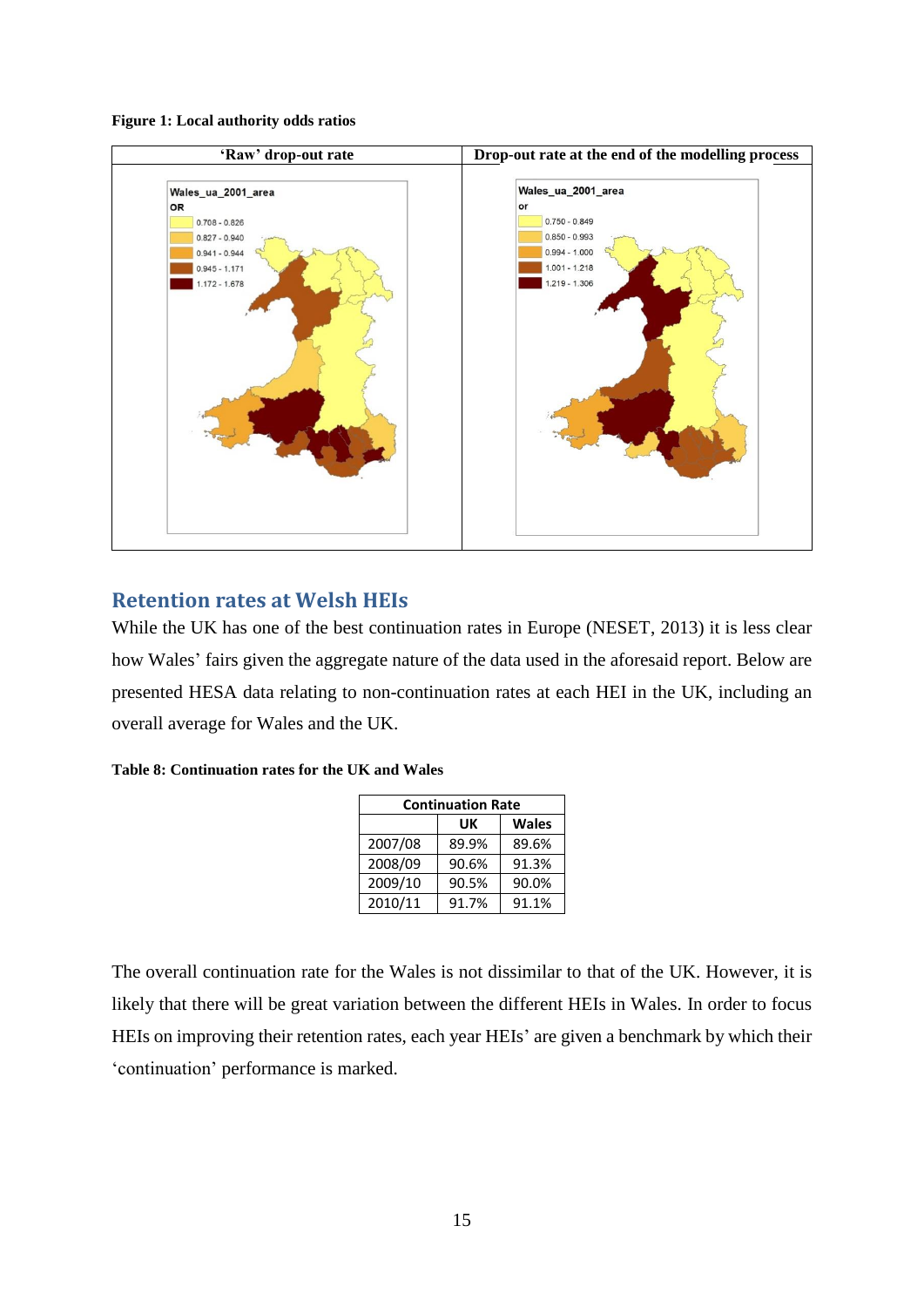The following analysis will calculate the drop-out rate of each HEI in Wales, by estimating the precision-weighted mean as opposed to the arithmetic mean. The advantage of using this method is that it takes account of the size of the HEIs and as such will not give an inflated or deflated estimate of drop-out rates, which the standard arithmetic mean would. Having estimated the drop-out rates for each of the Welsh HEIs we can then add in known confounders (attainment, CF, FSM, CIND, NS-SEC, cohort, ethnicity and gender) and calculate new dropout rates. This will allow us to assess to what extent HEI drop-out rates are explained by the characteristics of their students.

Below are presented the odds ratios of dropping out propensity for each Welsh HEI, for both a model which takes no account of student characteristics (before) and a model which accounts for a number of student characteristics (after). The results for these models can be found in [Figure 2](#page-15-0) and are presented on the same scale to aid comparison. The results from the before model show that there are substantial differences in drop-put rates between the Welsh HEIs. While the gradient is reduced once all known confounders have been included in the model (indicating that student characteristics impact on HEI drop-out rates) it doesn't entirely flatten out, which means that there are some implicit differences between HEIs that are not related to student intake (or at least not relating to the factors we have taken account of here).

<span id="page-15-0"></span>**Figure 2: Odds of dropping out according to HEI – before and after modelling process**

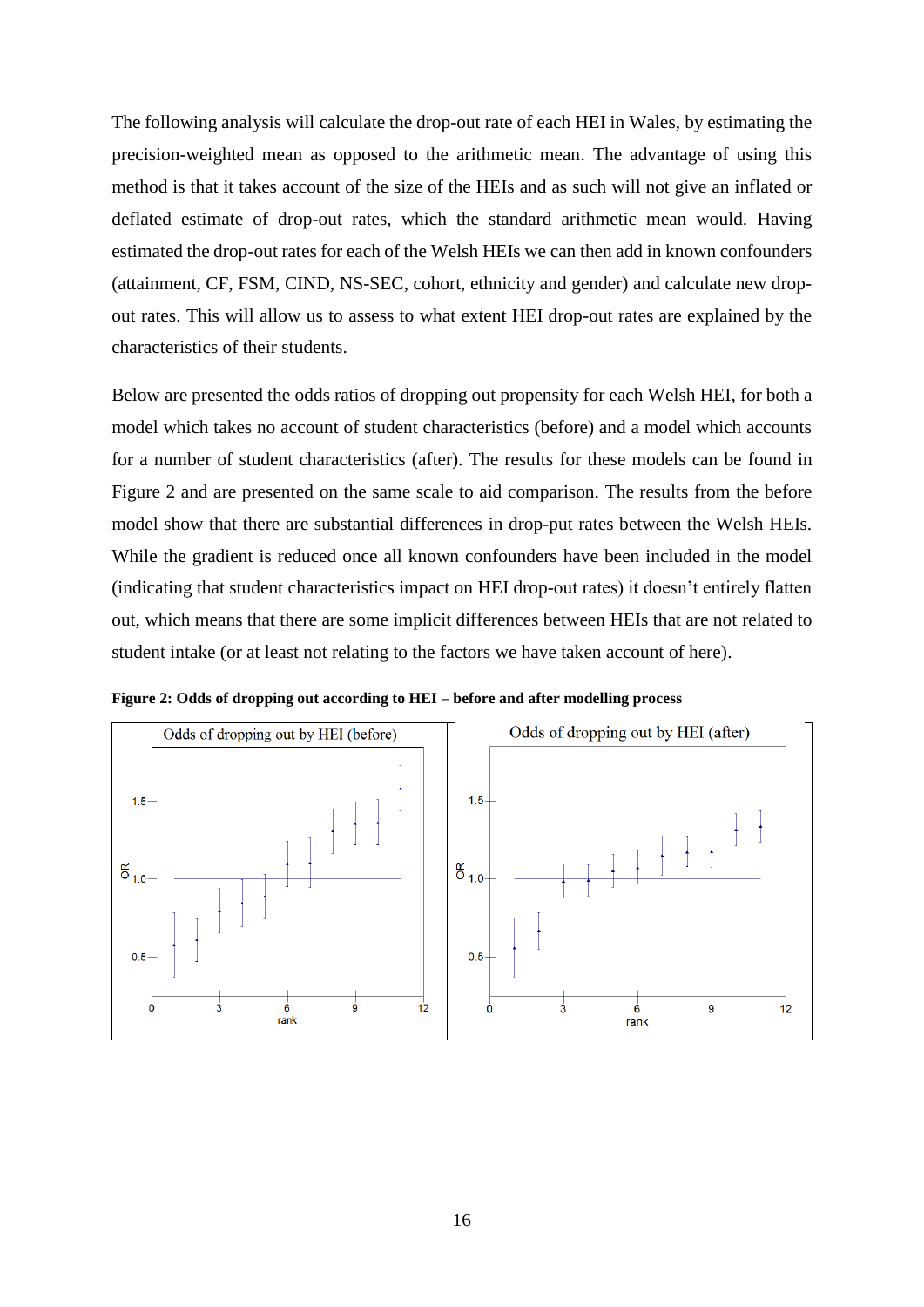# **Progress through higher education**

#### **Data**

To model progression through higher education a variable was created, which refers to the first degree classification received by the student. There will of course be students who are still in the process of undertaking their higher education course who are not expected to have an outcome yet. Of those who have entered HE (38,726 young people), 12,749 students (nearly a third) have a registered outcome. Of this group with a registered outcome, 1816 had an entry aim related to a certificate/foundation degree or 'other' qualification. Some of this group may eventually go on to study for a degree and get a classification, but it will take slightly longer, which may mean we will not observe them in this timeframe. Of course, many may not progress on to a degree programme, so for that reason this analysis will restrict the sample to the group who went into higher education with the aim of doing a degree (10,933 students).

#### **Descriptive summary**

Of those who receive an HE outcome (12,749), 1216 (9.5%) gain a first class degree; 5811 (45.6%) gain a 2:1; 4023 (31.6%) gain a 2:2; 581 (4.6%) gain a third/pass; 105 (0.8%) are 'unclassified' and 1013 (7.9%) get an FE level qualification. [Table 9](#page-17-0) compares the characteristics of HE participants and their propensity to gain a 'good' degree (those receiving a first or upper second class degree), with those who receive a 'other' degree (those who receive a lower second, third, pass or unclassified degree or an FE qualification). It shows that those who claim FSM, males, CF students, those from socio-economically disadvantaged backgrounds (CIND), those with lower attainment levels and those from earlier cohorts, are less likely to gain a first or upper second degree classification. There is no clear pattern relating to season of birth, however.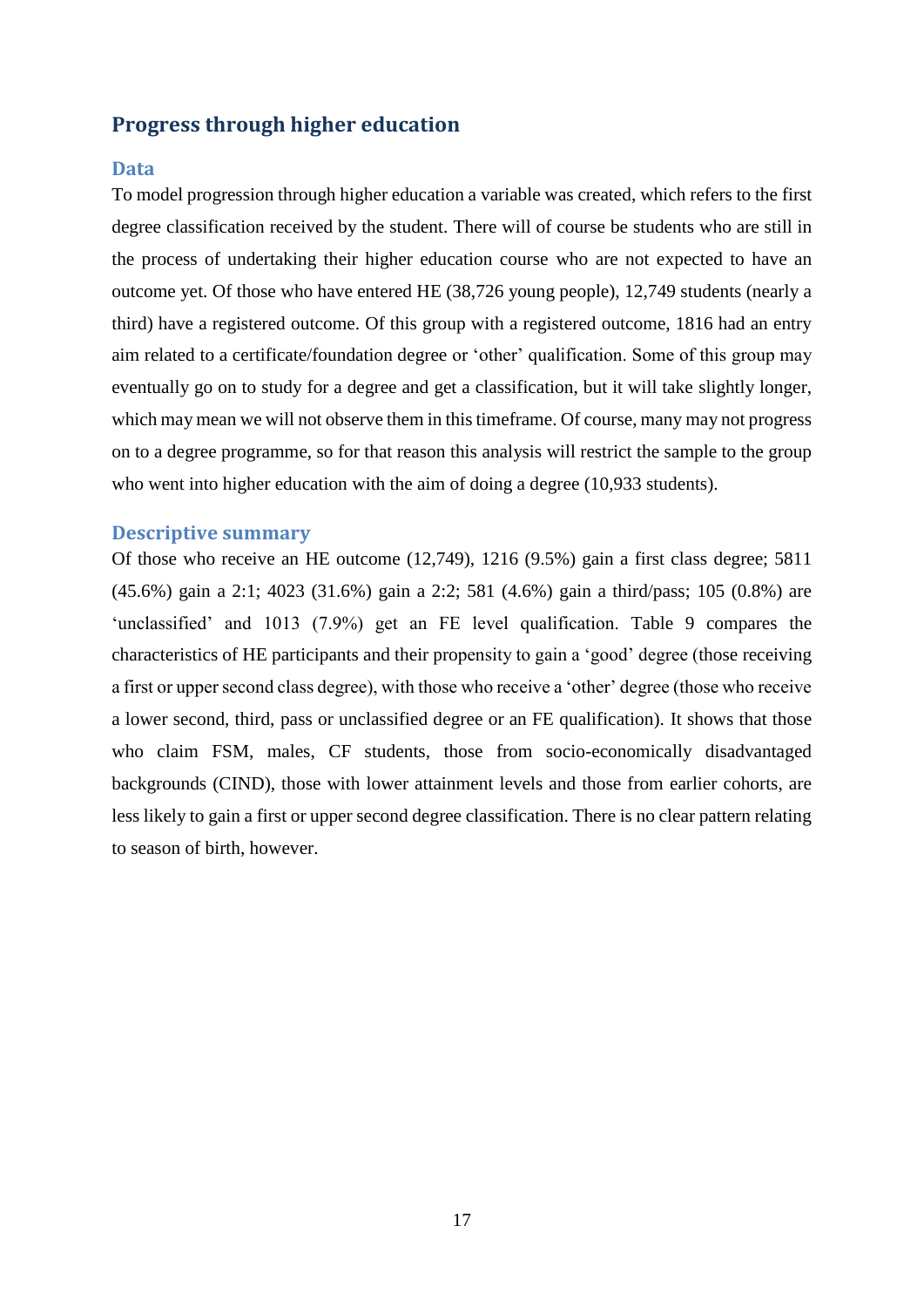|                   |                | <b>Good degree</b> | Other degree |       |  |
|-------------------|----------------|--------------------|--------------|-------|--|
|                   | No.            | ℅                  | No.          | %     |  |
| <b>Not FSM</b>    | 6790           | 96.63              | 5403         | 94.43 |  |
| <b>FSM</b>        | 237            | 3.37               | 319          | 5.57  |  |
| Female            | 4422           | 62.93              | 3278         | 57.29 |  |
| Male              | 2605           | 37.07              | 2444         | 42.71 |  |
| Autumn            | 1753           | 24.95              | 1433         | 25.04 |  |
| Winter            | 1693           | 24.09              | 1376         | 24.05 |  |
| <b>Spring</b>     | 1809           | 25.74              | 1500         | 26.21 |  |
| <b>Summer</b>     | 1772           | 25.22              | 1413         | 24.69 |  |
| <b>WB</b>         | 6491           | 92.37              | 5308         | 92.76 |  |
| <b>WO</b>         | 130            | 1.85               | 89           | 1.56  |  |
| <b>NW</b>         | 199            | 2.83               | 193          | 3.37  |  |
| DK                | 207            | 2.95               | 132          | 2.31  |  |
| <b>NOT CF</b>     | 6298           | 89.63              | 4789         | 83.69 |  |
| <b>CF</b>         | 729            | 10.37              | 933          | 16.31 |  |
| CIND <sub>1</sub> | 2277           | 32.52              | 1579         | 27.73 |  |
| CIND <sub>2</sub> | 1736           | 24.79              | 1297         | 22.78 |  |
| CIND <sub>3</sub> | 1393           | 19.89              | 1160         | 20.37 |  |
| CIND <sub>4</sub> | 1011           | 14.44              | 973          | 17.09 |  |
| CIND <sub>5</sub> | 585            | 8.35               | 685          | 12.03 |  |
| <b>No A-Levs</b>  | 559            | 7.96               | 1128         | 19.81 |  |
| $0 - 300$         | 130            | 1.85               | 240          | 4.21  |  |
| 3-500             | 579            | 8.24               | 892          | 15.66 |  |
| 5-700             | 2233           | 31.78              | 2260         | 39.68 |  |
| 7-900             | 2879           | 40.98              | 985          | 17.30 |  |
| $900+$            | 646            | 9.19               | 190          | 3.34  |  |
| <b>GCSE 0-50</b>  | 488            | 6.94               | 1430         | 24.99 |  |
| 50-55             | 609            | 8.67               | 918          | 16.04 |  |
| 55-60             | 976            | 13.89              | 1026         | 17.93 |  |
| 60-65             | 1165           | 16.58              | 920          | 16.08 |  |
| 65-70             | 1205           | 17.15              | 669          | 11.69 |  |
| 70-75             | 1078           | 15.34              | 393          | 6.87  |  |
| $75+$             | 1506           | 21.43              | 366          | 6.40  |  |
| 2005              | 4253           | 60.52              | 3027         | 52.90 |  |
| 2006              | 2767           | 39.38              | 2116         | 36.98 |  |
| 2007              | $\overline{7}$ | 0.10               | 579          | 10.12 |  |

<span id="page-17-0"></span>**Table 9: No. and percentage of students who gain a 'good' degree and a 'other degree according to individual characteristics**

The preliminary modelling (shown in [Table 10\)](#page-18-0) explores simple bivariate relationships between a number of explanatory variables and the outcome – gaining a 'good' degree. The variables used in this analysis have been chosen because of their predictive nature in earlier modelling procedures. The results from the initial modelling show that: gender is highly significant and females are more likely to gain a 'good' degree than males. It also shows that social disadvantage as measured by the CIND is significant whereby those living in the 20% most advantaged areas (CIND1) are the most likely to gain a 'good' degree than those in the 20% most disadvantaged areas (CIND5) are the least likely. It shows that those from non-Communities First areas are more likely to gain a 'good' degree than those living in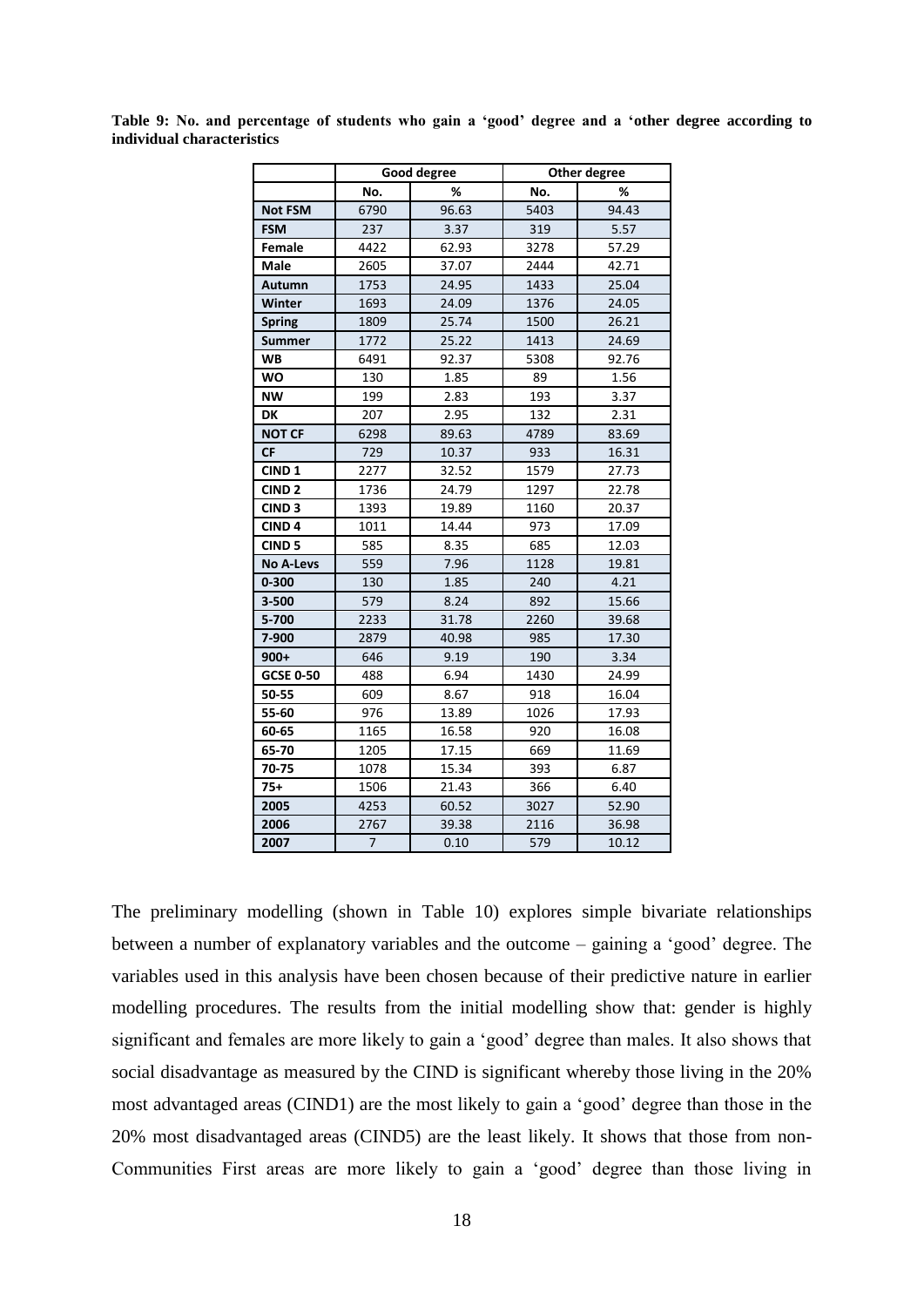Communities First areas. Those who were not eligible for free school meals (FSM) while at school are more likely to gain a 'good' degree than those who did. The final indicator of social disadvantage shows that those lower down the NS-SEC scale are less likely to gain a 'good' degree. Apart from NS-SEC, attainment has the largest and most significant effect on gaining a 'good' degree and there are separate and positive effects relating to both GCSE and A-Level scores. There also appears to be a strong cohort effect, however, this is probably owing to the very small number of students from the 2007 NPD cohort with a registered outcome, so these results are largely unreliable and will be excluded from the combined model. Ethnicity has a marginal effect where non-White students' are the least likely group to gain a 'good' degree, but this relationship is not statistically significant. Finally, it was shown that season of birth is unimportant in predicting dropping-out propensity, however, this will be included in the combined model, so that it is controlled for. There was also a large and statistically significant effect related to leaving Wales: those who complete their HE outside of Wales, are twice as likely, to gain a 'good' degree than those who remain in Wales.

| <b>Explanatory Variable</b>                                                      | <b>OR</b> |
|----------------------------------------------------------------------------------|-----------|
| Male (ref: female)                                                               | $0.79***$ |
| CIND2 (ref:CIND1)                                                                | 0.93      |
| CIND3 (ref:CIND1)                                                                | $0.83***$ |
| CIND4 (ref:CIND1)                                                                | $0.72***$ |
| CIND5 (ref:CIND1)                                                                | $0.59***$ |
| CFIRSTAREA (ref: not CF)                                                         | $0.60***$ |
| FSM (ref: not FSM)                                                               | $0.59***$ |
| Lower managerial (ref: higher managerial)                                        | $0.85***$ |
| Intermediate (ref: higher managerial)                                            | $0.78***$ |
| Small emps/own account workers (ref: higher managerial)                          | $0.75***$ |
| Lower supervisory/technical occupations (ref: higher managerial)                 | $0.72***$ |
| Semi-routine occupations (ref: higher managerial)                                | $0.72***$ |
| Routine occupations/Never worked & long-term unemployed (ref: higher managerial) | $0.69***$ |
| Not classified/Missing (ref: higher managerial)                                  | $0.12***$ |
| 2006 (ref: 2005)                                                                 | $0.93*$   |
| 2007 (ref: 2005)                                                                 | $0.01***$ |
| GCSE (points-gm)                                                                 | $1.07***$ |
| A-Levels (comblevpt-gm)                                                          | $1.23***$ |
| White - Other (ref: White British)                                               | 1.20      |
| Non-white (ref: White British)                                                   | 0.84      |
| DK/NS (ref: White British)                                                       | $1.28**$  |
| Winter (ref: Autumn)                                                             | 1.01      |
| Spring (ref: Autumn)                                                             | 0.99      |
| Summer (ref: Autumn)                                                             | 1.03      |
| Wales (ref: not Wales)                                                           | $0.48***$ |

#### <span id="page-18-0"></span>**Table 10: Results from separate modelling**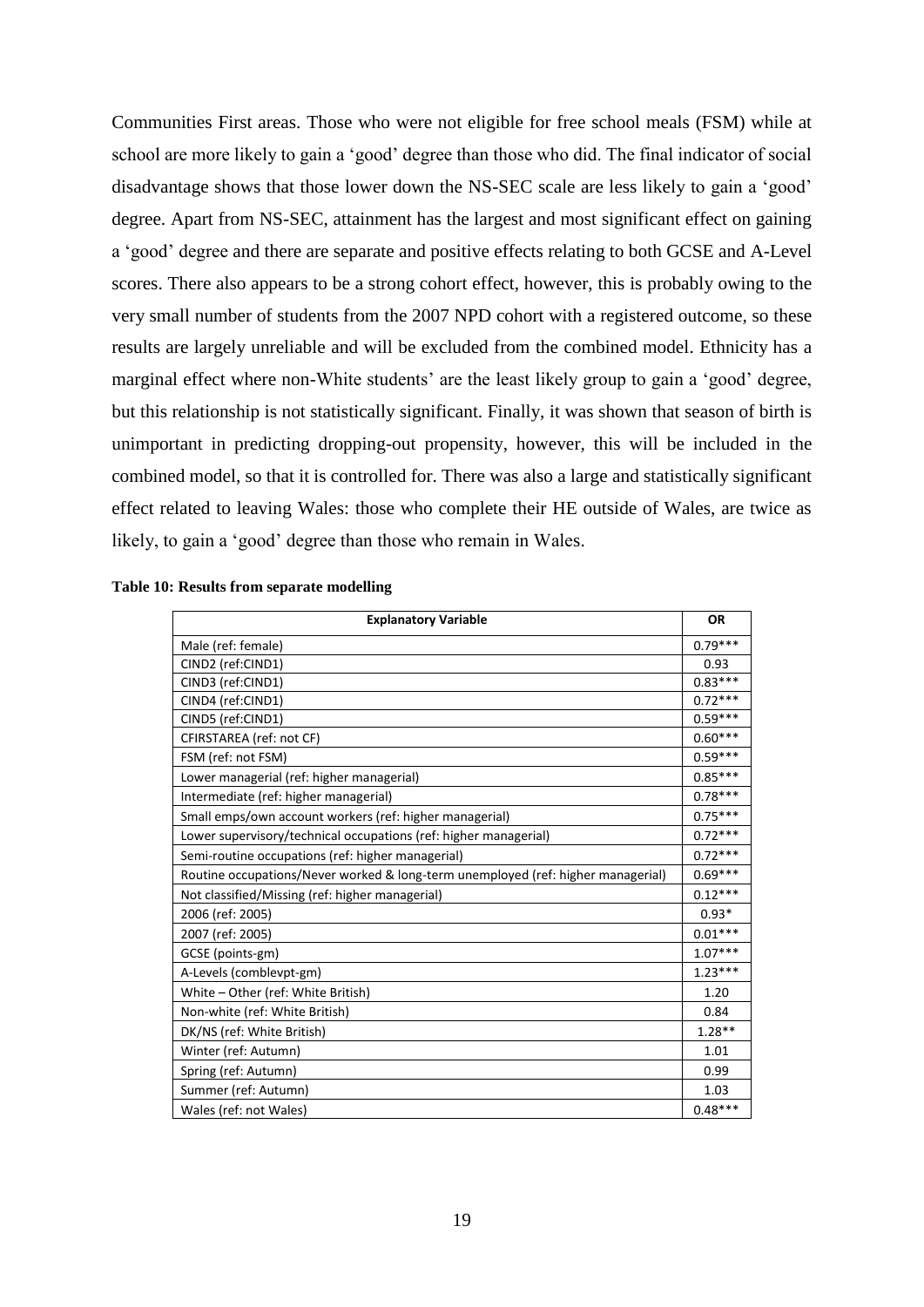An analysis of local authorities showed that there is a significant, unexplained variance present. The residuals for each local authority are detailed in [Table 11](#page-19-0) below. This shows that young people from Merthyr Tydfil have the lowest odds and those from Monmouthshire have the highest odds of gaining a 'good' degree.

| LEA                  | OR   |
|----------------------|------|
| Monmouthshire        | 1.49 |
| Cardiff              | 1.37 |
| Pembrokeshire        | 1.33 |
| Powys                | 1.32 |
| Flintshire           | 1.29 |
| Ceredigion           | 1.27 |
| Denbighshire         | 1.24 |
| Isle of Anglesey     | 1.14 |
| Conwy                | 1.12 |
| Swansea              | 1.11 |
| Vale of Glamorgan    | 1.10 |
| Carmarthenshire      | 1.09 |
| Gynedd               | 1.06 |
| Torfaen              | 1.05 |
| Newport              | 0.98 |
| Caerphilly           | 0.98 |
| Wrexham              | 0.92 |
| Neath Port Talbot    | 0.91 |
| Bridgend             | 0.88 |
| <b>Blaenau Gwent</b> | 0.85 |
| Rhondda              | 0.76 |
| Merthyr Tydfil       | 0.33 |

<span id="page-19-0"></span>**Table 11: League table of local authority (raw differences)**

Owing to the strong correlations between some of the predictor variables, it is important to consider their effects in combination. In the following analysis, each of the predictor variables are considered alongside each other in a combined model. This analysis [\(Table 12\)](#page-20-0) shows that males remain significantly less likely to gain a 'good' degree than females. GCSE and A-Level scores continue to have a large and highly significant effect on whether a student will gain a 'good' degree. Interestingly, ethnicity which previously showed a marginal effect is now no longer statistically significant for any of the ethnic categories. Season of birth, which was unimportant in the previous, separate analysis, now shows a significant effect related to summer-born students, who are significantly more likely to gain a 'good' degree than autumnborn students. Finally, staying in Wales still shows a negative effect on progression: those who study in Wales are significantly less likely to gain a 'good' degree than those who move out of Wales.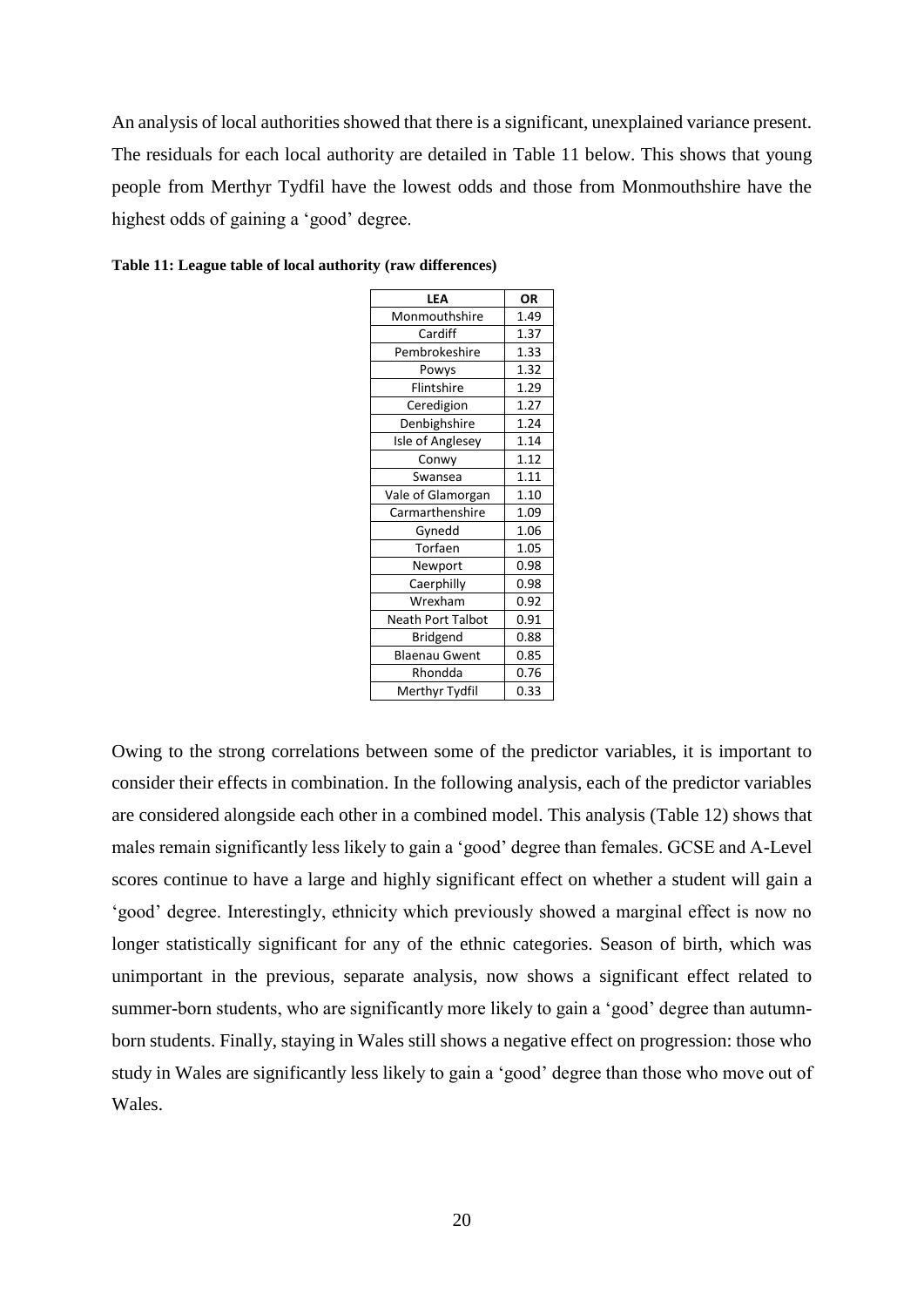<span id="page-20-0"></span>**Table 12: Results from the combined analysis**

| <b>Explanatory Variable</b>                                                      | <b>OR</b> |
|----------------------------------------------------------------------------------|-----------|
| Male (ref: female)                                                               | $0.84***$ |
| CIND2 (ref:CIND1)                                                                | 1.04      |
| CIND3 (ref:CIND1)                                                                | 0.95      |
| CIND4 (ref:CIND1)                                                                | 1.05      |
| CIND5 (ref:CIND1)                                                                | $1.17*$   |
| CFIRSTAREA (ref: not CF)                                                         | 0.91      |
| FSM (ref: not FSM)                                                               | 1.18      |
| Lower managerial (ref: higher managerial)                                        | 0.97      |
| Intermediate (ref: higher managerial)                                            | 0.97      |
| Small emps/own account workers (ref: higher managerial)                          | 0.97      |
| Lower supervisory/technical occupations (ref: higher managerial)                 | 0.97      |
| Semi-routine occupations (ref: higher managerial)                                | 1.03      |
| Routine occupations/Never worked & long-term unemployed (ref: higher managerial) | 1.04      |
| Not classified/Missing (ref: higher managerial)                                  | $0.86***$ |
| GCSE (points-gm)                                                                 | $1.05***$ |
| A-Levels (comblevpt-gm)                                                          | 1.00      |
| White - Other (ref: White British)                                               | 0.96      |
| Non-white (ref: White British)                                                   | 0.94      |
| DK/NS (ref: White British)                                                       | 1.21      |
| Winter (ref: Autumn)                                                             | 1.07      |
| Spring (ref: Autumn)                                                             | 1.07      |
| Summer (ref: Autumn)                                                             | $1.19***$ |
| Wales                                                                            | $0.69***$ |

It is noticeable that each of the previously significant measures of socio-economic disadvantage are no longer significant in the combined analysis. It is important to establish if this is a result of multi-collinearity between the socio-economic measures, or rather between the socioeconomic measures and one or more of the other explanatory variables. To this end each of the combined models was re-run including each of the socio-economic measures separately. This showed that each of the measures had already lost their significance, indicating that this was owing to strong correlation between the socio-economic measures and something else (probably attainment). Given this I have continued with the model that includes all of the socioeconomic measures.

Two separate dummies were added to the combined model: one relating to whether a student was studying at a Russell Group university and the other whether they were studying at a post-92 university. This analysis shows that those attending a Russell group university were 15% more likely to gain a 'good' degree, whilst those attending a post-92 university were 12% less likely. Both results were statistically significant.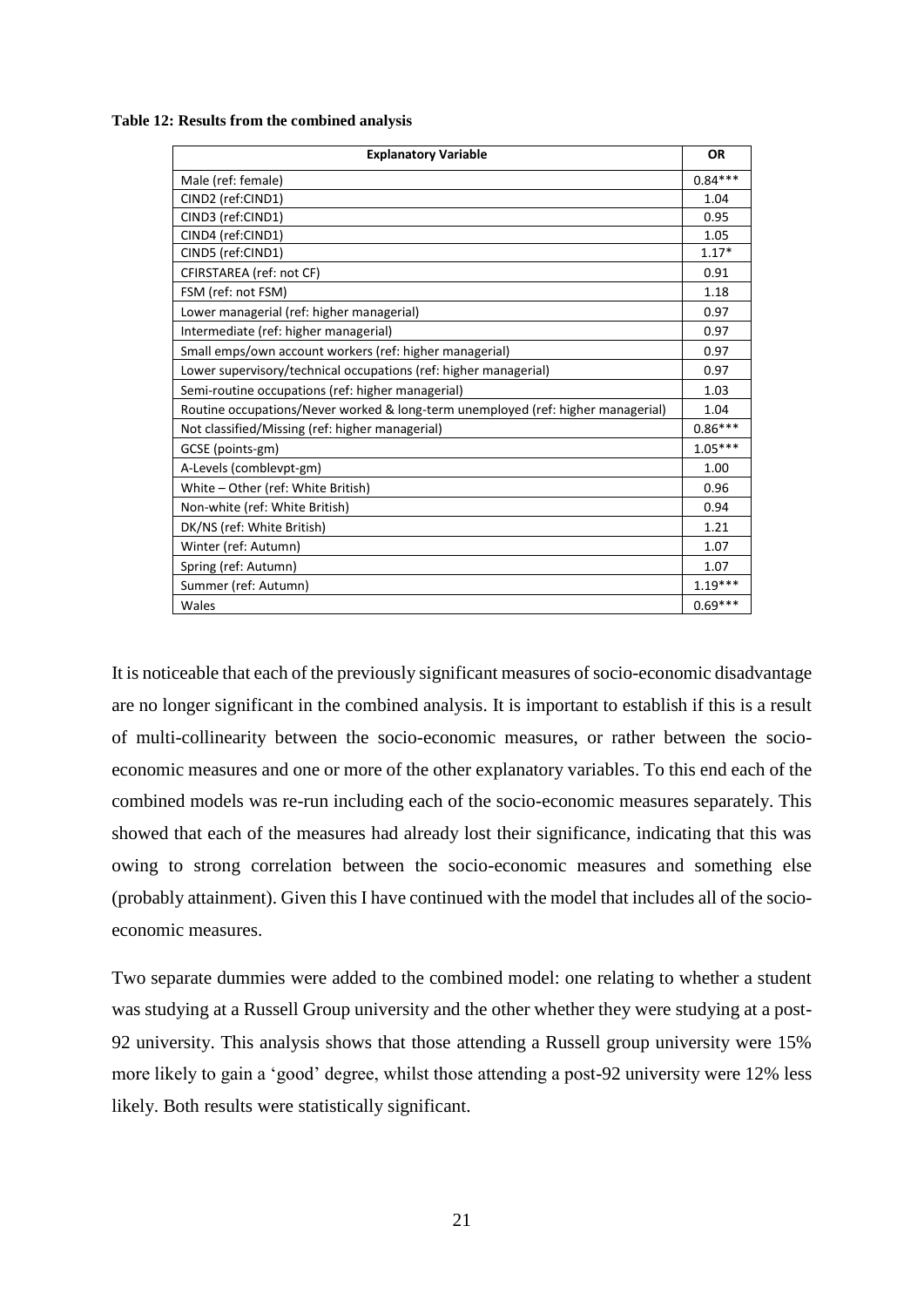Analysis of the combined model also shows that while it first appeared that young people from Merthyr Tydfil had the lowest odds of gaining 'good' degree, it is likely that this was a result of their below average attainment rate (which is strongly linked to progression), because, once this has been taken into account, Merthyr Tydfil rises from bottom in the table to 14<sup>th</sup> (see Table [13\)](#page-21-0), similarly, Swansea rises from  $10<sup>th</sup>$  to  $2<sup>nd</sup>$  in the table. Conversely, The Vale of Glamorgan drops 10 places from  $11<sup>th</sup>$  place to  $21<sup>st</sup>$ . It is also interesting to note that the overall local authority effect is reduced from 0.33-1.49 (116) to 0.84-1.18 (34), meaning that a lot of the variance previously presented at the local authority level, has been explained by the individual characteristics of those living with these local authorities.

| 'Raw' progression rates  |           | Progression rates from the combined model |           |  |
|--------------------------|-----------|-------------------------------------------|-----------|--|
| <b>LEA</b>               | <b>OR</b> | <b>LEA</b>                                | <b>OR</b> |  |
| Monmouthshire            | 1.49      | Monmouthshire                             | 1.18      |  |
| Cardiff                  | 1.37      | Swansea                                   | 1.16      |  |
| Pembrokeshire            | 1.33      | Cardiff                                   | 1.15      |  |
| Powys                    | 1.32      | Pembrokeshire                             | 1.15      |  |
| Flintshire               | 1.29      | Flintshire                                | 1.12      |  |
| Ceredigion               | 1.27      | Powys                                     | 1.12      |  |
| Denbighshire             | 1.24      | Denbighshire                              | 1.11      |  |
| Isle of Anglesey         | 1.14      | Torfaen                                   | 1.05      |  |
| Conwy                    | 1.12      | Caerphilly                                | 1.02      |  |
| Swansea                  | 1.11      | <b>Blaenau Gwent</b>                      | 0.97      |  |
| Vale of Glamorgan        | 1.10      | Isle of Anglesey                          | 0.97      |  |
| Carmarthenshire          | 1.09      | Gwynedd                                   | 0.96      |  |
| Gynedd                   | 1.06      | Newport                                   | 0.95      |  |
| Torfaen                  | 1.05      | Ceredigion                                | 0.94      |  |
| Newport                  | 0.98      | Merthyr Tydfil                            | 0.94      |  |
| Caerphilly               | 0.98      | Wrexham                                   | 0.94      |  |
| Wrexham                  | 0.92      | Neath Port Talbot                         | 0.93      |  |
| <b>Neath Port Talbot</b> | 0.91      | Conwy                                     | 0.92      |  |
| <b>Bridgend</b>          | 0.88      | Carmarthenshire                           | 0.90      |  |
| <b>Blaenau Gwent</b>     | 0.85      | Bridgend                                  | 0.88      |  |
| Rhondda                  | 0.76      | Vale of Glamorgan                         | 0.86      |  |
| Merthyr Tydfil           | 0.33      | Rhondda                                   | 0.84      |  |

<span id="page-21-0"></span>**Table 13: League table of odds of gaining a 'good' degree by local authority**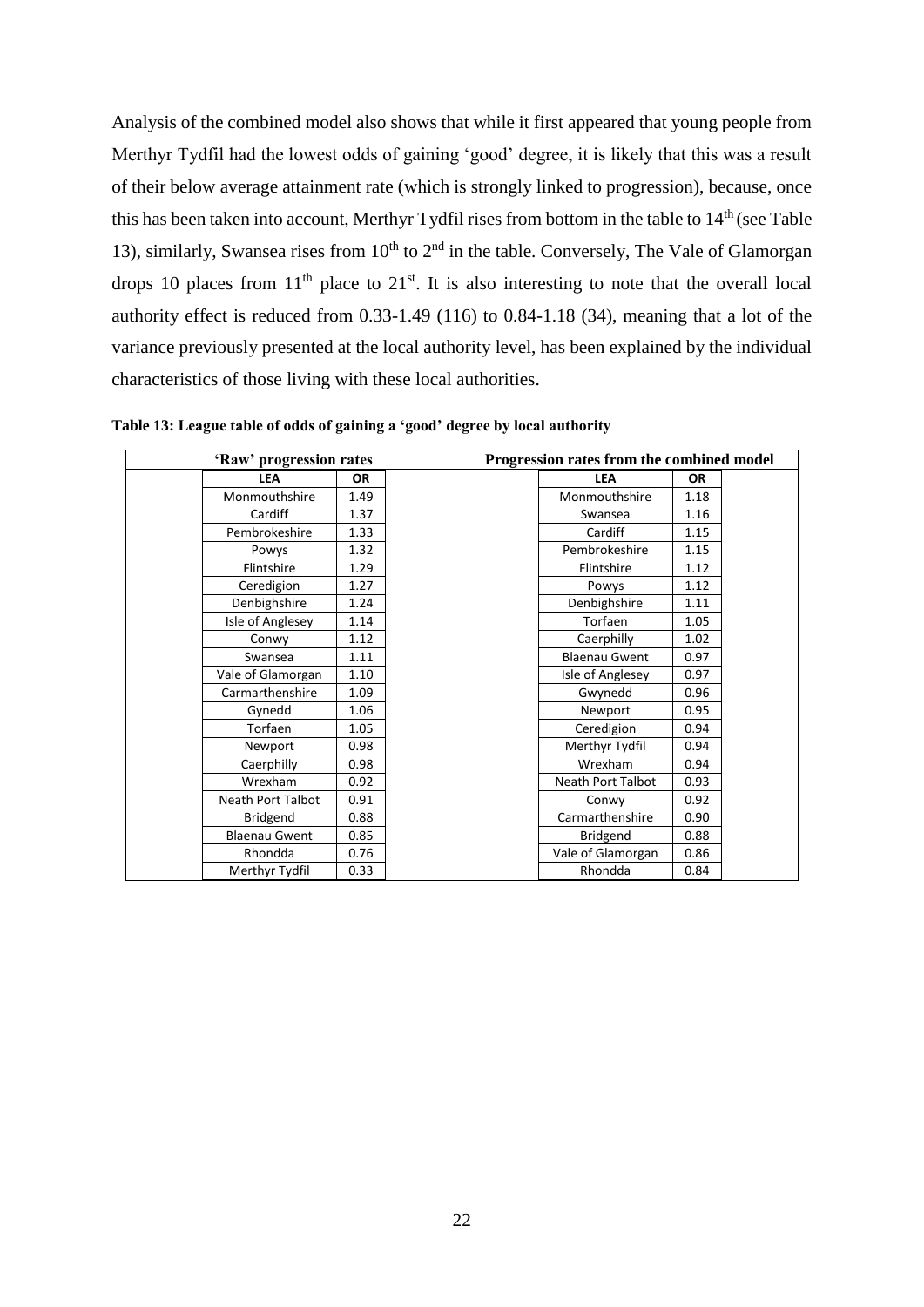

**Figure 3: Local authority residuals at the beginning and end of the modelling process**

#### **Progression rates at Welsh HEIs**

The following analysis will calculate precision-weighted, progression rates for each HEI in Wales. Having estimated 'raw', precision-weighted progression rates as we did with the retention rates, we can then add in known confounders to the model (attainment, CF, FSM, CIND, NS-SEC, cohort, ethnicity and gender) and calculate new ones. This will allow us first to establish if HEIs perform differently in terms of their student outcomes (likelihood of gaining a 'good' degree) and second, to assess the extent to which HEI these outcomes are explained by student intake.

Below are presented the odds ratios of gaining a 'good' degree for each Welsh HEI, for both a model which takes no account of student characteristics (before) and a model which accounts for a number of student characteristics (after). The results for these models can be found in [Figure 2](#page-15-0) and are presented on the same scale to aid comparison. The results from the 'before' model show that there are substantial differences in students' odds of gaining a 'good' degree between the Welsh HEIs: students' attending the highest performing Welsh HEI have the highest odds of leaving university with a 'good' degree and are more than twice as likely to get an upper second or first class degree than a student attending the average HEI. Whereas, students' attending the lowest performing HEI are 60% less likely to get an upper second or first class degree than a student attending the average HEI. While the variance has clearly been reduced in the 'after' model (the residuals are much closer to the average) the variance doesn't entirely disappear, which means that there are some implicit differences between HEIs that are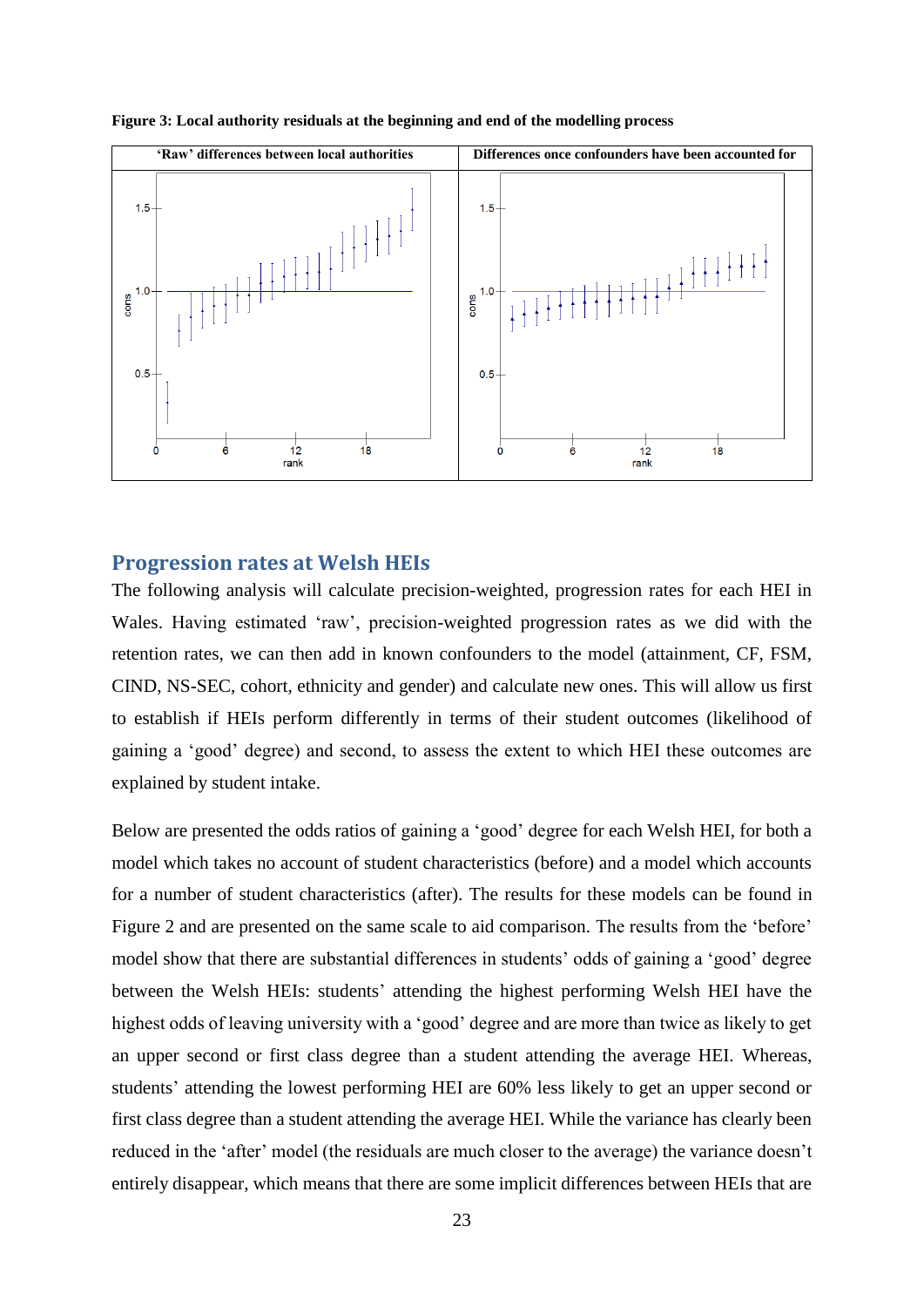not related to student intake. Although the top three universities remain the top three, after the inclusion of other known confounders, there are some changes to the ordering of HEIs.



**Figure 4: Odds of gaining a 'good' degree according to HEI – before and after modelling process**

# **Conclusions**

The first section of this paper provided an analysis of the determinants of retention, for young Welsh people in higher education generally, those staying specifically in Wales and for each of the Welsh HEIs.

The first analysis showed that males, White British students, lower achieving students, those from earlier (NPD) cohorts and those who remain in Wales during higher education, are more likely to drop-out. It also showed that social disadvantage was not statistically significant for CIND, CF or FSM indicators. However, those lower down the NS-SEC scale were shown to be more likely to drop-out than those higher up. A significant, unexplained variance relating to local authority was also found. This showed that young people from The Vale of Glamorgan were the most likely to drop-out (once all other factors had been accounted for) and those from Wrexham were the least likely. Finally, this analysis showed that there was an effect relating to university type whereby those attending a Russell group university were less likely to dropout, whilst those attending a post-92 university were more likely to drop-out.

Given the significance of remaining in Wales, a second analysis was conducted on those who stayed in Wales for their HE. This analysis also showed that males, White British students, lower achieving students and those from earlier (NPD) cohorts, are more likely to drop-out.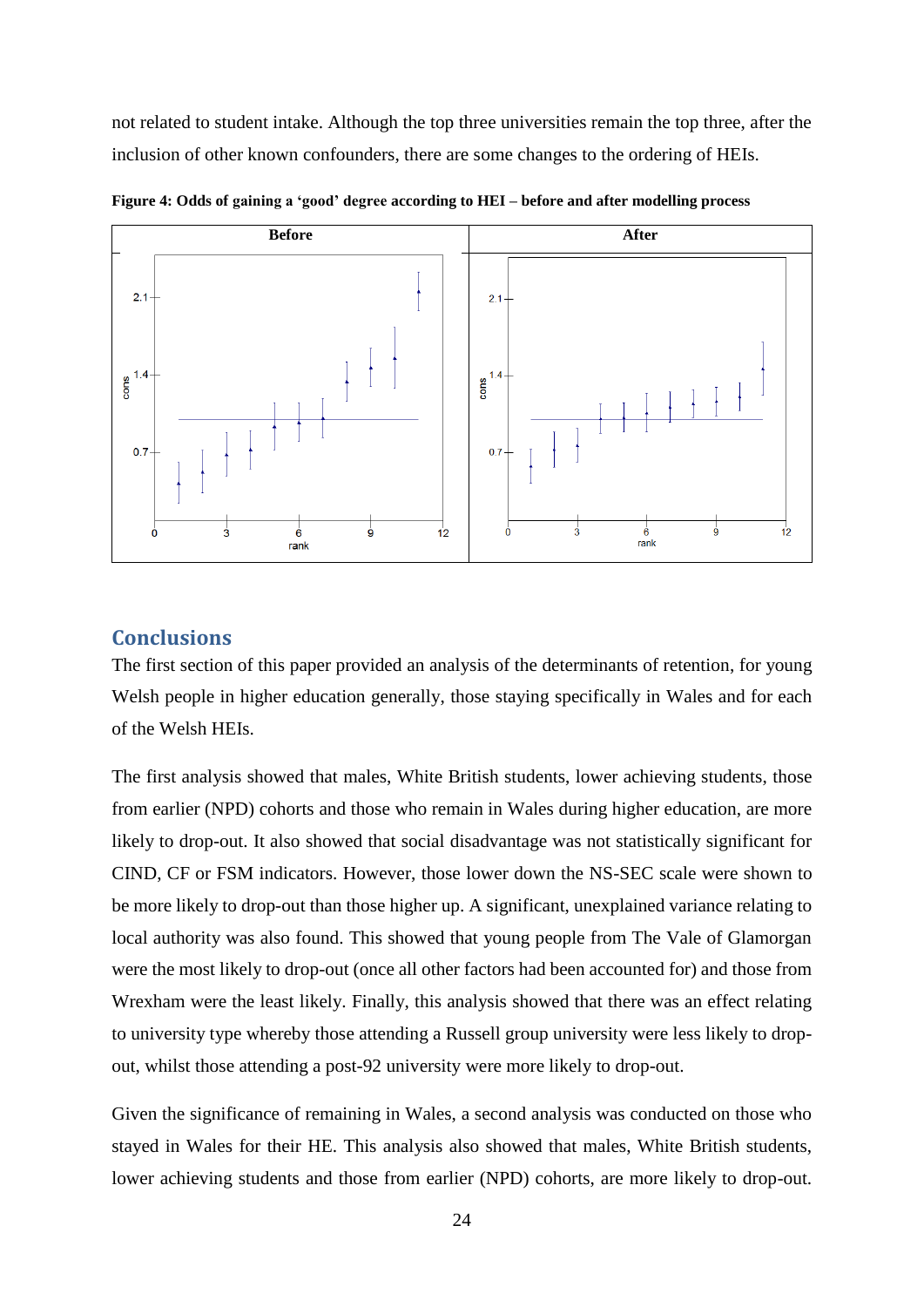However, there were some notable differences to the overall retention analysis. Whereas in the previous analysis there had been no significant effects found relating to CIND, the Wales-only analysis found that those in CIND4 (the 20-40% most disadvantaged young people) are significantly more likely to drop-out than those from CIND1 (the most advantaged 20% of the population). This is an unusual finding because it is not the most disadvantaged (CIND5) who have the highest drop-out rate. The relationship with NS-SEC is similar to those found earlier, but again there are some important differences. Those from lower managerial; semi-routine occupations and routine occupations/never worked & long-term unemployed and not classified/missing are significantly more likely to drop-out than those from higher managerial backgrounds. However, those from lower supervisory/technical occupations are significantly *less* likely to drop-out, showing that it is not those at the top of the social scale who have the lowest drop-out rates.

The final retention analysis showed that there were significant differences between Welsh HEIs in terms of their drop-out rates. Following the inclusion of all known confounders, these differences were reduced, indicating that student characteristics impact on HEI drop-out rates. However, the differences did not disappear entirely, which means that other distinctions must exist between HEIs that are not being accounted for here. For example, the provision of financial support, pastoral care, advice or guidance may alter outcomes for students at particular HEIs. However, to establish any additional influences, further exploration would be required. What can be concluded however is that the difference between the raw drop-out rates and those that have taken account of individual characteristics is important. In policy terms, this would suggest that if HEIs are to be judged on their retention rates, these must be calculated after having accounted for differences in student type.

The second part of the paper aimed to provide an analysis of progression through HE for Welsh students; and to analyse the progression rates of each of the Welsh HEIs.

The first analysis showed that males, lower achieving students and those who remain in Wales, are significantly less likely to leave university with a 'good' degree and that those born in the summer are more likely to get a 'good' degree than those born in autumn. It also showed that social disadvantage was not statistically significant for CIND, CF, FSM or NS-SEC indicators and neither was ethnicity (which it has been in previous analyses). A significant, unexplained variance relating to local authority was also found. This showed that young people from Monmouthshire are the most likely to get a 'good' degree and those from Rhondda are the least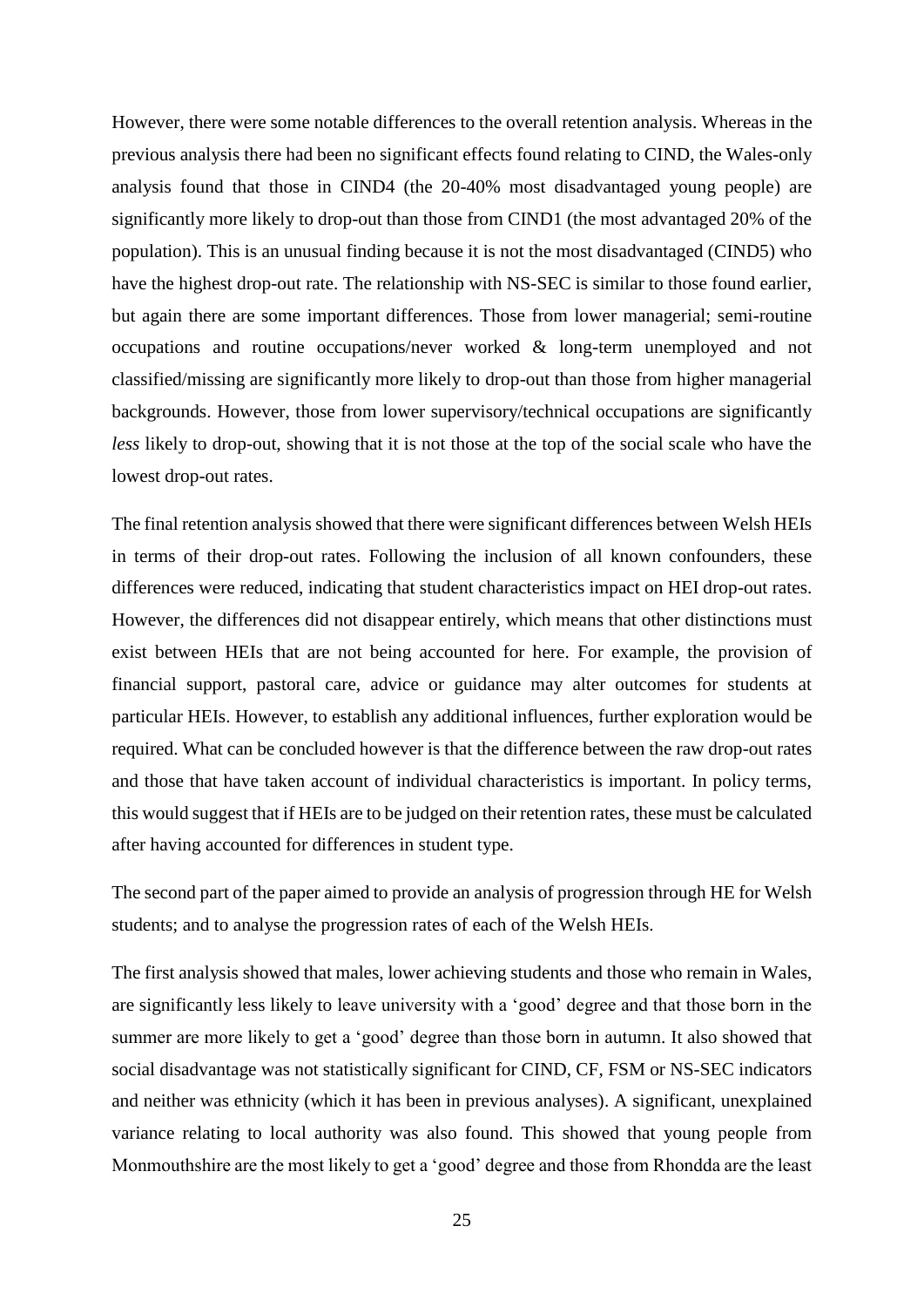likely. Finally, this analysis showed that there was an effect relating to university type whereby those attending a Russell group university were more likely, whilst those attending a post-92 university were less likely to leave university with a 'good' degree.

The second of the two progression analyses showed that there were significant differences between Welsh HEIs in terms of their numbers of 'good' degrees. Following the inclusion of all known confounders, these differences were reduced, indicating that student characteristics impact on student outcomes. However, the differences did not disappear entirely, which means that other distinctions must exist between HEIs that are not being accounted for here. Again, what can be concluded here is that the difference between the 'raw' outcomes and those that have taken account of individual characteristics is important. In policy terms, this would suggest that if HEIs are to be judged on their progression rates, these must be calculated after having accounted for differences in student type.